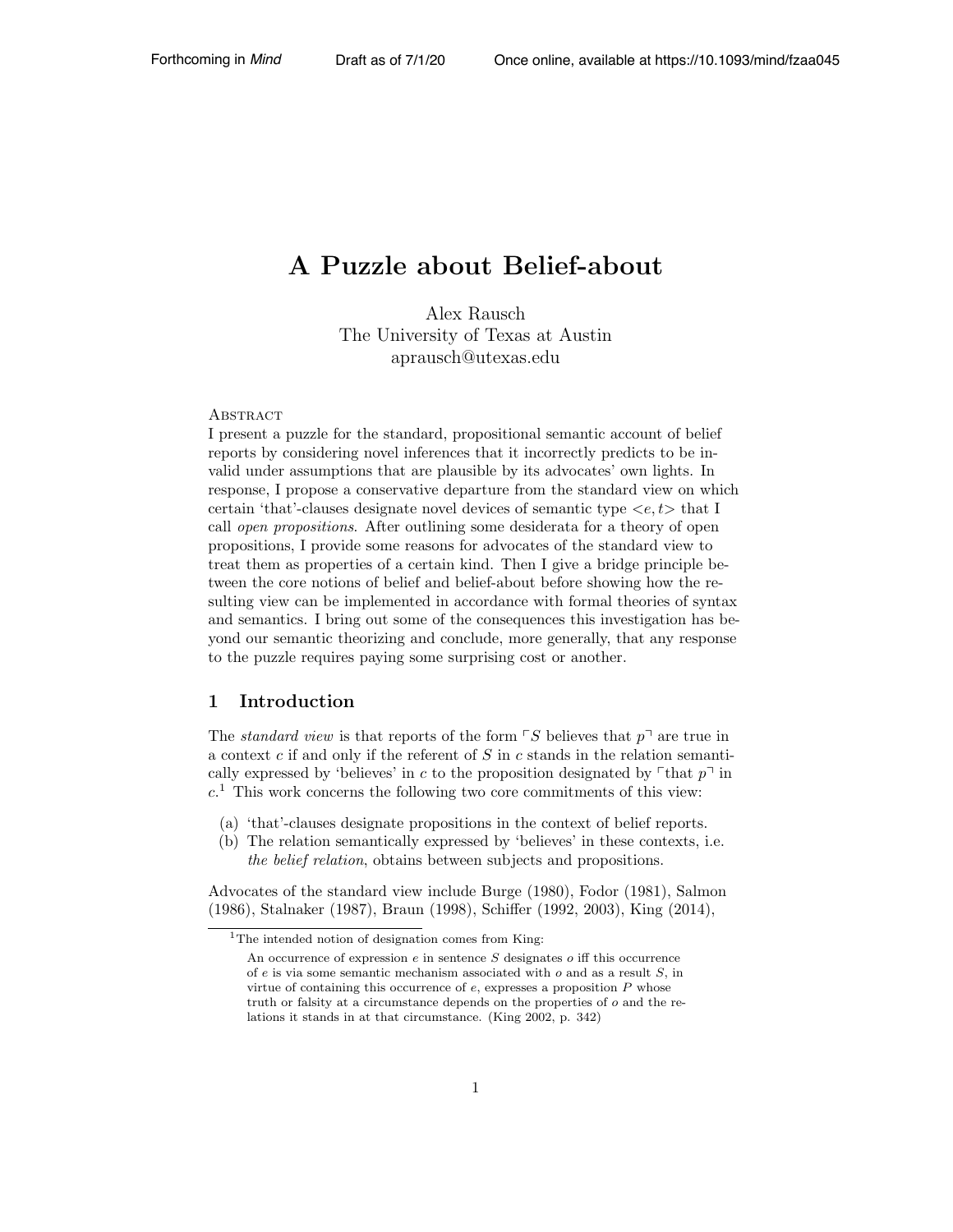Soames (2014), and Speaks (2014b), as well as many others who don't bother to endorse it explicitly.<sup>2</sup> Among these advocates, there is significant disagreement concerning the structure, representational properties, and fineness of grain of propositions. Still, it is widely agreed, and so I will assume, that propositions are non-mental and non-linguistic bearers of truth that serve as the contents of beliefs and sentences (in context).<sup>3</sup>

The most well-known argument for the standard view is that it best explains the validity of certain arguments involving belief reports in ordinary language.<sup>4</sup> Its advocates ask us to consider valid arguments like the following:

Lewis believes that London is pretty. Peter believes that London is pretty. So, Lewis believes something Peter believes.

Then it's claimed that the best way to explain the validity of these arguments is to represent them as having a logical form like the following, which is model-theoretically valid in standard first-order logic:

*F ac F bc*  $\therefore$   $\exists x (Fax \& Fbx)$ 

On the intended interpretation, *a* is assigned to Lewis, *b* to Peter, *c* to the proposition that London is pretty, and the predicate *F* to the belief relation. If logical forms like these are more plausible than any alternative, as advocates like Speaks (2014a, p. 12-19) argue, then there is strong evidence that the standard view is true. Their methodological principle is that valid arguments involving belief reports in ordinary language should be explained by regimentation into valid logical forms.

Here is the plan for the paper. In the next section, I present some valid arguments involving belief reports that generate a puzzle for the standard view when the aforementioned principle is upheld. In *§*3, I propose a conservative departure from the standard view that explains the validity of these arguments by taking certain 'that'-clauses to designate novel devices of semantic type *<e, t>* that I call *open propositions*. In *§*4, I outline some desiderata that any theory of open propositions must satisfy, and in *§*5, I provide some reasons on this basis for advocates of the standard view to treat open propositions as properties of a certain kind. In *§*6, I give a bridge principle between the core notions of belief and belief-about and show how the resulting view can be implemented in accordance with formal theories of syntax and seman-

<sup>2</sup>Anyone who rejects the existence of propositions will reject the standard view. Detractors from the standard view who countenance propositions are rare but include Bach (2006) and Buchanan (2012).

<sup>3</sup>Hereafter I omit references to context unless they are required for clarity.

 $4$ See, e.g., Horwich (1990, p. 86), Higginbotham (1991, p. 346), Schiffer (2003, p. 42), McGrath (2012, *§*3.1), Richard (2013, ch. 8), and Speaks (2014b, p. 10).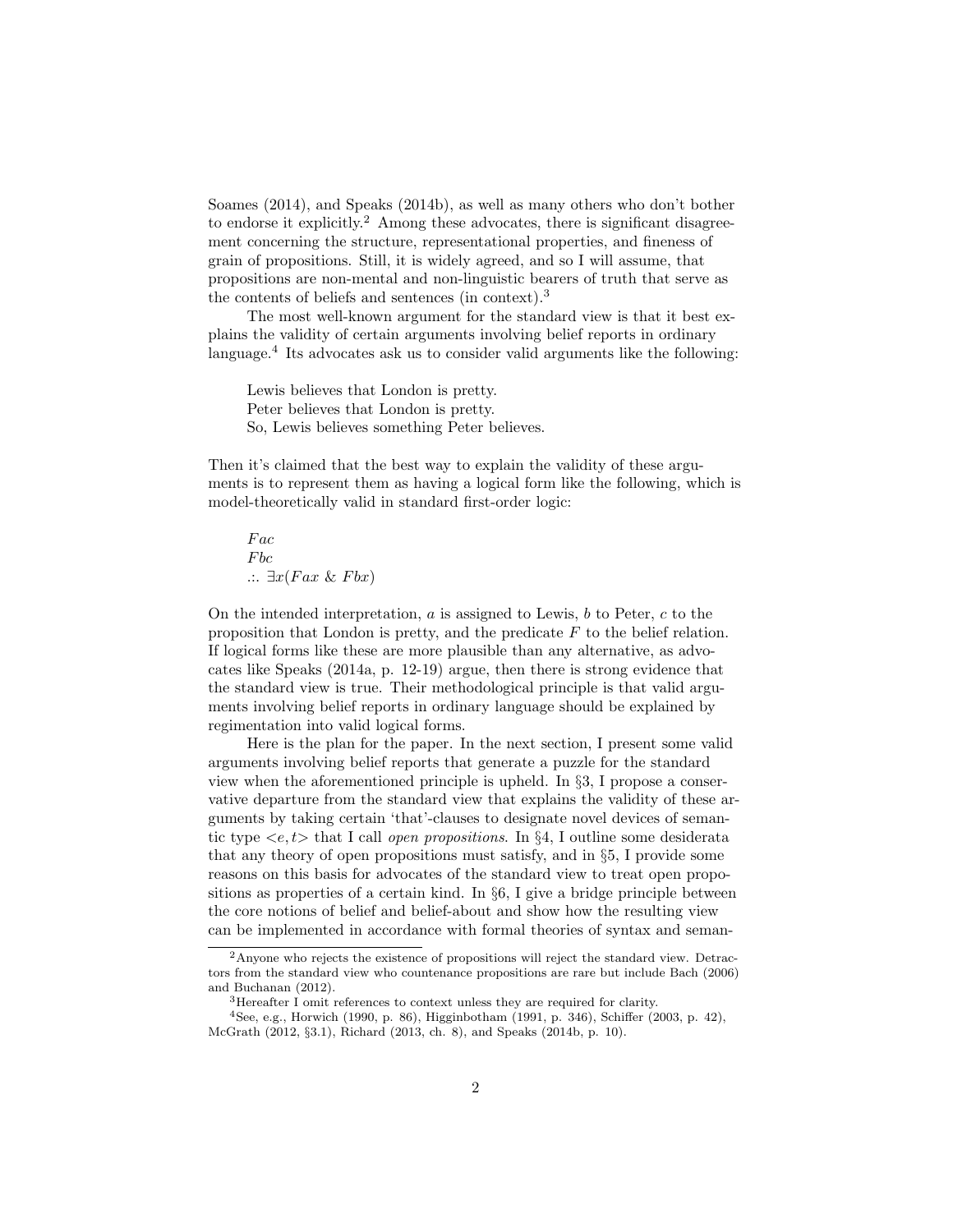tics. In *§*7, I draw out some of the consequences this investigation has beyond our semantic theorizing and conclude, more generally, that any response to the puzzle requires paying some surprising cost or another.

#### 2 The puzzling arguments

According to van Inwagen, 'one of the things you can say about the Taj Mahal is that it is white, and you can say that about the Lincoln Memorial, too' (van Inwagen 2004, p. 132). It seems to me that what van Inwagen rightly claims about speech acts like saying can also be rightly claimed about mental states like belief. One of the things you can believe about the Taj Mahal is that it is white, and you can believe that about the Lincoln Memorial, too. What's more, certain arguments in ordinary language involving this way of speaking are plainly valid. Consider, for example, what I will call *the puzzling arguments*:

What Lewis believes about London is that it's pretty. What Peter believes about Paris is that it's pretty. So, what Lewis believes about London is what Peter believes about Paris.

Lewis believes about London that it's pretty. Peter believes about Paris that it's pretty. So, Lewis believes about London something Peter believes about Paris.

These arguments involve belief reports that are, or are otherwise syntactically derivable from, reports of the form  $\ulcorner S$  believes about x that  $p\urcorner$ . Let's call them *belief-about reports* and remain neutral for now as to their proper analysis.<sup>5</sup> In order to remain principled, advocates of the standard view should explain the validity of the puzzling arguments by regimentation into valid logical forms.

The problem is that the standard view entails that these arguments are invalid under assumptions that are plausible by its advocates' own lights. Suppose that the premises of the first argument are true.<sup>6</sup> By the standard view, the 'that'-clauses in the first and second premises designate some propositions, *P* and *Q*, respectively. Since the premises are true identity claims under this assumption, 'what Lewis believes about London' designates *P*, and

<sup>5</sup>Kaplan (1986, p. 268) and Taylor (2003, p. 220) call them *syntactically de re belief reports* and *truncated fulsomely de re belief reports*, respectively.

 $6$ This argument prominently features pseudo-clefts, about which there are competing syntactic and semantic analyses, as outlined by Brogaard (2009, *§*4). I assume a broadly movement-based analysis on which reports of the form What  $S$  believes about  $x$  is that  $p<sup>+</sup>$ are syntactically derived from those of the form  $\ulcorner S$  believes about x that  $p\urcorner$ . As the second puzzling argument makes clear, however, nothing essential to my argument hinges on the proper analysis of pseudo-clefts. For an argument directed against the standard view that does make essential use of pseudo-clefts, see Moltmann (2003). Thanks to an anonymous referee at *Mind* for this point.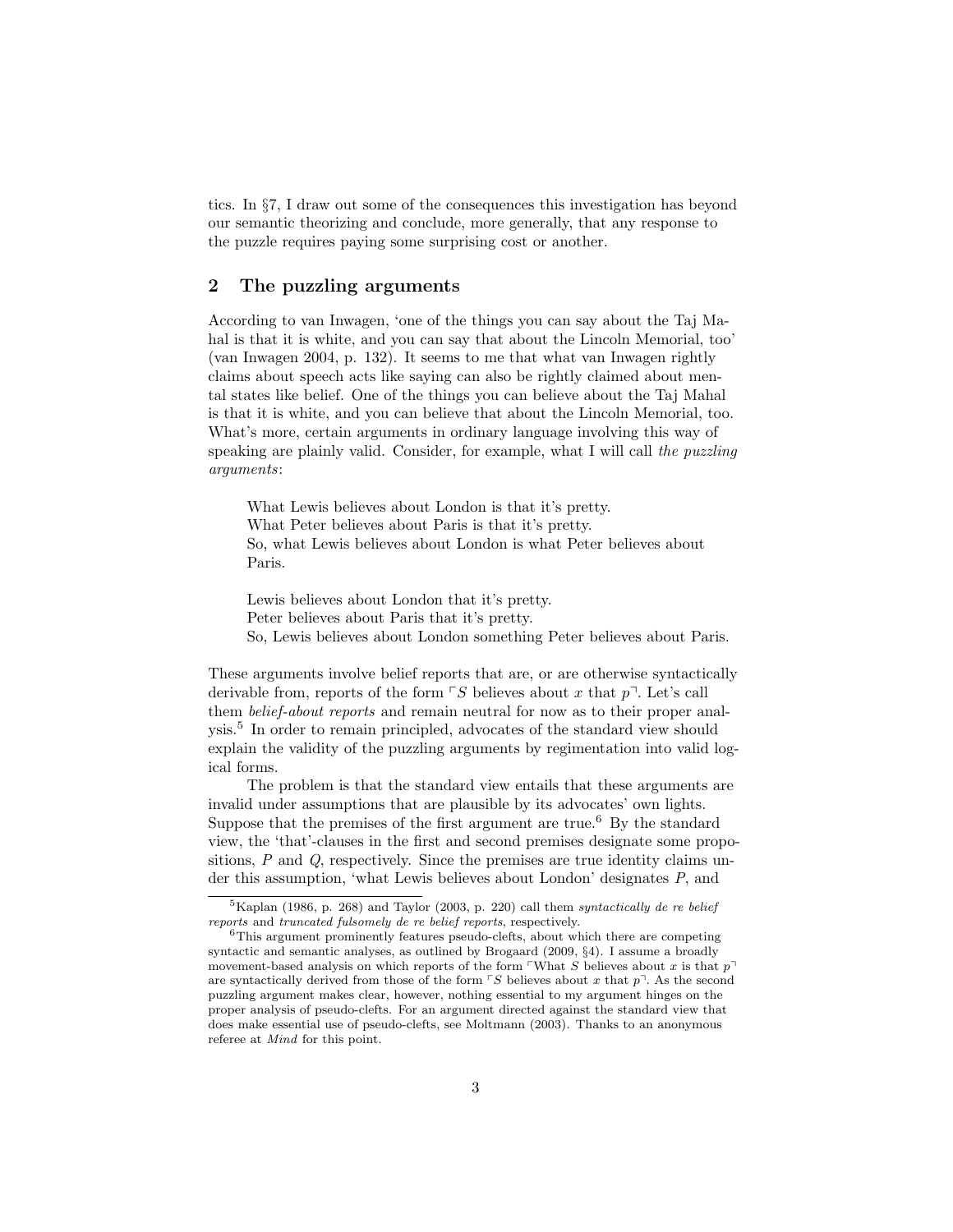'what Peter believes about Paris' designates *Q*. But *P* is not *Q*, and so what Lewis believes about London is not what Peter believes about Paris, because the embedded pronouns in the 'that'-clauses that designate these propositions anaphorically refer to different cities, and the semantics of 'that'-clauses obey modest constraints on compositionality. Therefore, the standard view entails that this argument is invalid under the plausible assumptions that its 'that' clauses designate different propositions and that it features the 'is' of identity.

The second argument poses the same difficulty without assuming anything about the semantic contribution of 'is'. For illustrative purposes, I'll consider this argument from the perspective of an advocate of the standard view who endorses a structured, Russellian approach to singular propositions designated by 'that'-clauses containing pronouns. According to Salmon (1998, p. 281), the logical forms of the premises are better revealed by rewriting them as follows:

- (1) About London, Lewis believes that it is pretty.
- (2) About Paris, Peter believes that it is pretty.

These are then taken to be true just in case the corresponding open sentences

- (3) Lewis believes that it is pretty.
- (4) Peter believes that it is pretty.

are true under the assignments of London to 'it' and Paris to 'it', respectively. As a result, both (3) and the first premise of the argument are true in the relevant context if and only if Lewis stands in the belief relation to the singular proposition that London is pretty, and both (4) and the second premise of the argument are true in the relevant context if and only if Peter stands in the belief relation to the singular proposition that Paris is pretty.

There are two problems preventing this view from capturing the validity of the argument. First, it provides no explicit guidance on how to interpret the conclusion. More specifically, it assigns no semantic role to 'about' phrases beyond providing embedded pronouns with anaphoric referents, as in (1) and (2), but 'about'-phrases clearly play an additional semantic role in belief-about reports that have no anaphora, such as the conclusion of the argument. Nevertheless, it is clear that Salmon takes belief-about reports to report that subjects stand in the belief relation to singular propositions, so we might charitably interpret the conclusion in such a way that it entails that Lewis and Peter stand in the belief relation to at least one of the same singular propositions. For example, if Lewis and Peter both stand in the belief relation to the singular proposition that London and Paris are pretty, then there might be a sense in which, on Salmon's view, Lewis believes about London something Peter believes about Paris.

The second problem, however, is that the premises don't necessitate the conclusion under any such charitable interpretation. Supposing the premises were true, the conclusion could still be false if Lewis didn't believe anything about Paris, as would be the case were he to have lived before its establish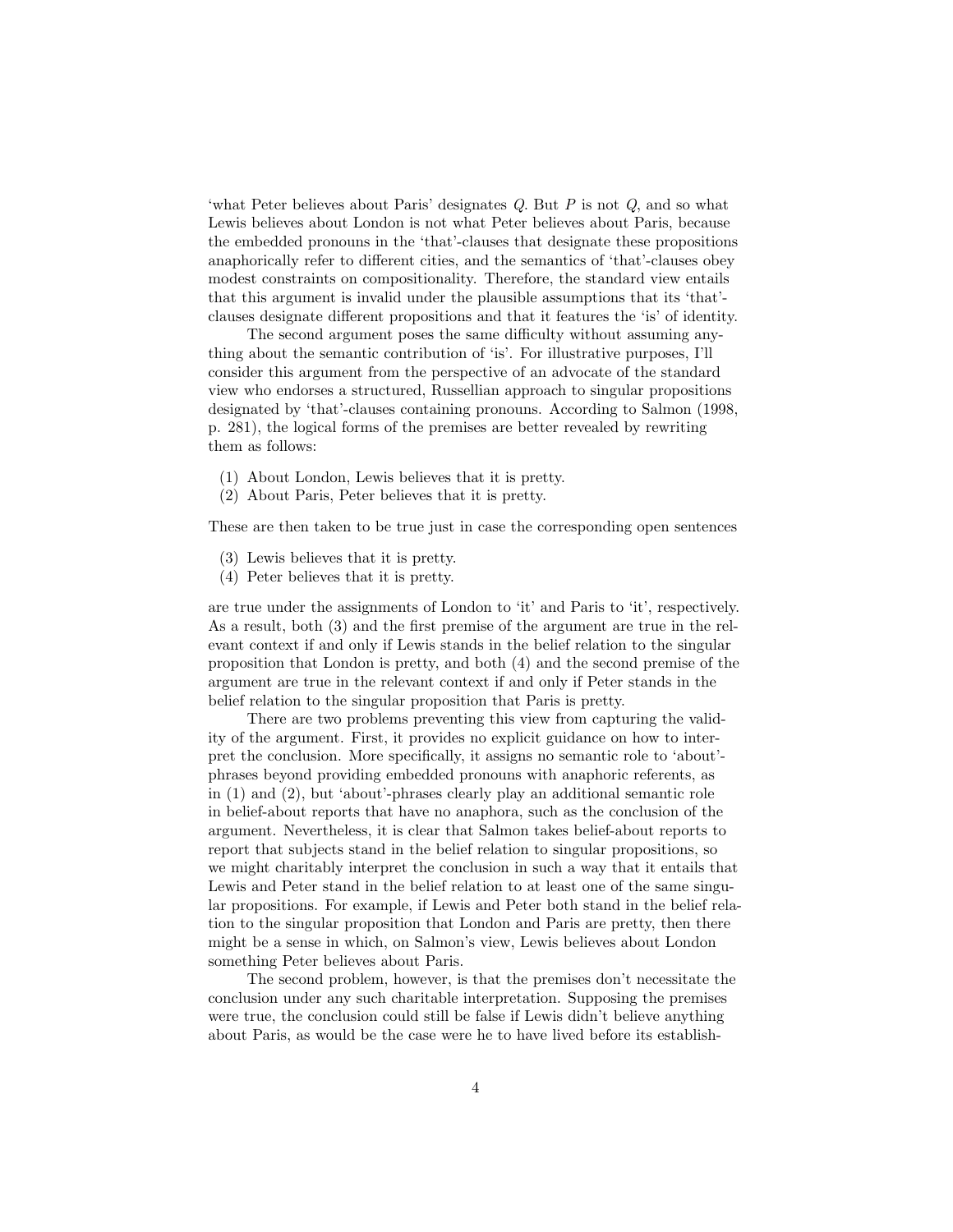ment or somehow in complete isolation from it.<sup>7</sup> And on Salmon's view, if Lewis doesn't believe anything about Paris, then he doesn't believe anything Peter believes about Paris; a fortiori, Lewis doesn't believe anything about London that Peter believes about Paris.

It is not difficult to see how other views concerning the nature of propositions face analogous difficulties in accounting for the validity of these arguments.<sup>8</sup> Beyond showing that the standard view is problematic in some respect, the puzzling arguments reveal more specifically that the root of the problem lies in taking 'that'-clauses to univocally designate propositions in the context of belief reports. Once this commitment is taken on board, it's only natural to interpret the 'that'-clauses in the premises as designating different propositions. But then the premises don't necessitate there being a shared object of belief between the subjects, which the conclusions seem to require.

#### 3 The solution

Although the puzzle I've raised appears in a particularly striking form for the standard view, similar puzzles can be found throughout ordinary language. Arguments like the following provide useful analogies for how to think about the range of responses to the puzzling arguments:

What Lewis baked is a birthday cake. What Peter baked is a birthday cake. So, what Lewis baked is what Peter baked.

Lewis baked a birthday cake. Peter baked a birthday cake. So, Lewis baked something Peter baked.

To the extent that these arguments, which I will call *the cake arguments*, are deemed to be valid, they pose a challenge to the view that indefinite noun phrases univocally designate particulars, such as tokens of a given type of cake. Someone who endorses this view might even reject the validity of the cake arguments on the basis of their prior semantic commitments. Aside from

<sup>7</sup>According to Salmon,

*de re* belief about an object *x* is nothing more or less than belief of the corresponding *singular proposition* (singular *dictum*)––a proposition that is about *x* by including *x* directly as a constituent. (Salmon 1998, p. 281, emphasis in original)

While Salmon takes belief-about reports to be a kind of de re belief report, my arguments don't require this to be the case. I discuss the relationship between belief-about and singular belief in  $\S6$ .

<sup>&</sup>lt;sup>8</sup>Works in the Fregean tradition, such as Kaplan (1968) and Yalcin (2015), similarly fail to capture the validity of the puzzling arguments. These views treat the premises as involving covert existential quantification over modes of presentation at logical form, and this additional layer of complexity provides no explanatory advantage.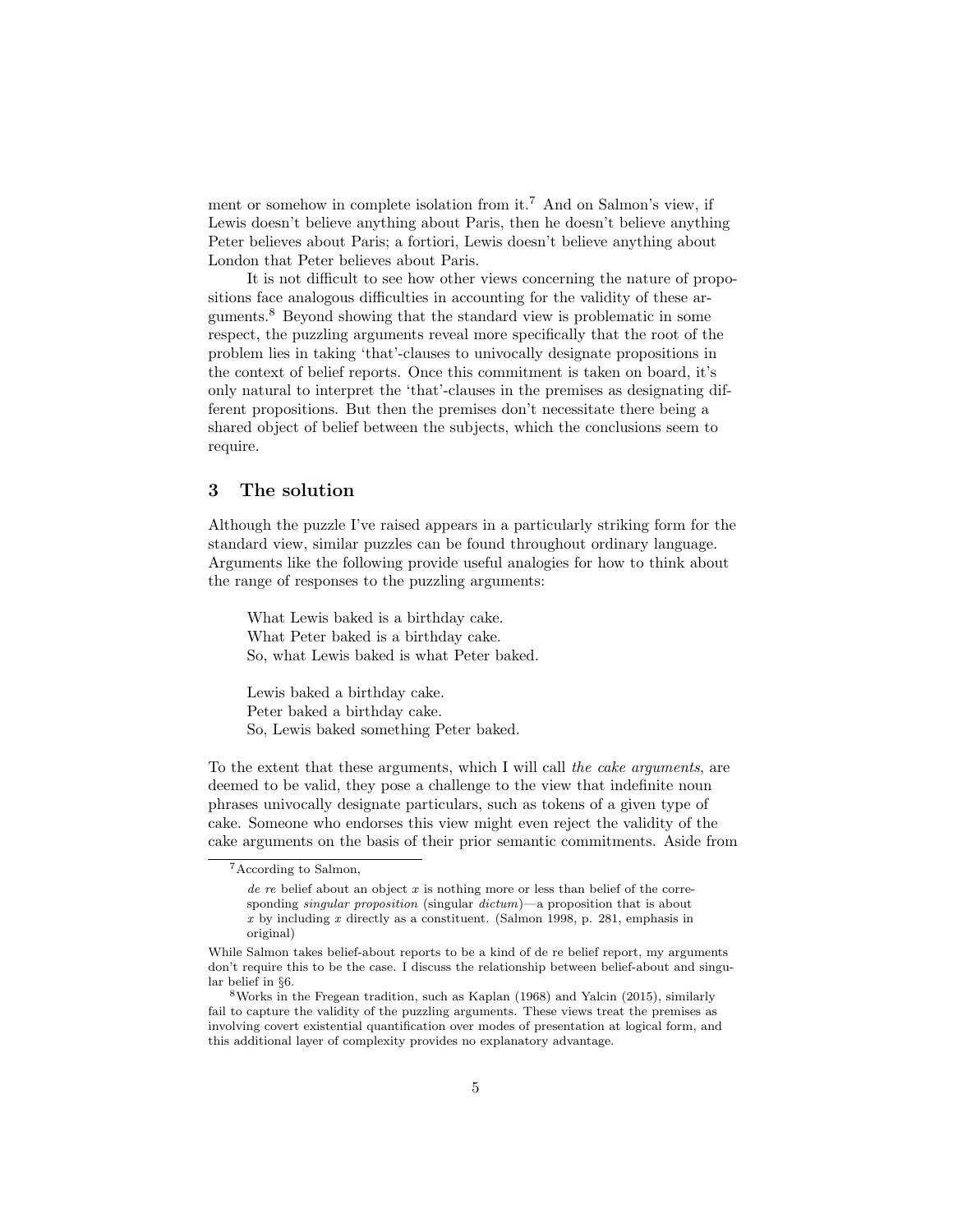following an objectionable semantic methodology, however, such a flat-footed response to the puzzling arguments isn't as readily available to advocates of the standard view, since one of the most powerful motivations for their view, as we've seen, requires taking the validity of similar arguments at face value. The validity of the cake arguments can be explained instead in terms of a semantic type-shifting operation that makes 'a birthday cake' designate a type of cake in this context. This suggests a way forward for the puzzling arguments.

The obvious extension of this analogy is to treat the 'that'-clauses of belief-about reports as designating types of propositions. But let's first call the objects designated by these 'that'-clauses *open propositions* and remain as neutral as possible with respect to their nature.<sup>9</sup> The puzzling arguments provide strong reasons for thinking that open propositions are not themselves propositions, but there are still reasons for thinking that open propositions are very closely related to propositions. This is because we are somehow able to recover the proposition that the subject of a belief-about report must believe in order for the report to be true, despite this proposition not being designated by any expression thereof. A plausible explanation of this ability is that we grasp open propositions that either are or determine functions from objects, which are semantically contributed by the 'about'-phrases of these reports, to propositions. The open proposition designated by 'that it's pretty' in the context of belief-about reports, for example, uniquely determines the proposition that London is pretty when combined with London and the proposition that Paris is pretty when combined with Paris. This is how we know that these are the propositions that Lewis and Peter must stand in the belief relation to, respectively, in order for the premises of the puzzling arguments to be true. There are many ways to understand what open propositions could be given these constraints, e.g. as propositional functions in the sense of Russell (1903), as proposition radicals in the sense of Bach (1994), as types of propositions in the sense of Buchanan (2012), or as properties in the sense of van Inwagen (2004). But glossing over these metaphysical distinctions, the open proposition designated by  $\ulcorner$  that he/she/it is  $F\urcorner$  in the context of a belief-about report is a novel device of semantic type *<e, t>* that either is or determines the function that maps an object *o* to the proposition (roughly) that  $o$  is  $F$ .

Now we can explain the validity of the puzzling arguments by maintaining that a belief-about report of the form  $\ulcorner S$  believes about x that  $p\urcorner$  is true in a context *c* if and only if the referent of *S* in *c* stands in the relation semantically expressed by 'believes about' in *c* to the referent of *x* in *c* and the open proposition designated by  $\ulcorner$  that  $p\urcorner$  in *c*. Let's call this relation *the belief-about relation* and remain neutral for now as to its proper analysis.<sup>10</sup> At

<sup>9</sup>See Vendler (1971) for a somewhat similar use of the term 'open propositions' and Cresswell (1973) for a somewhat dissimilar use. I owe a great deal of thanks to an anonymous referee and editor at *Mind* for the incorporation of open propositions into this work.

 $10$ This is not to be confused with the relation that Speaks (2014c, p. 216) calls by the same name, viz. a binary relation that obtains between a subject and object just in case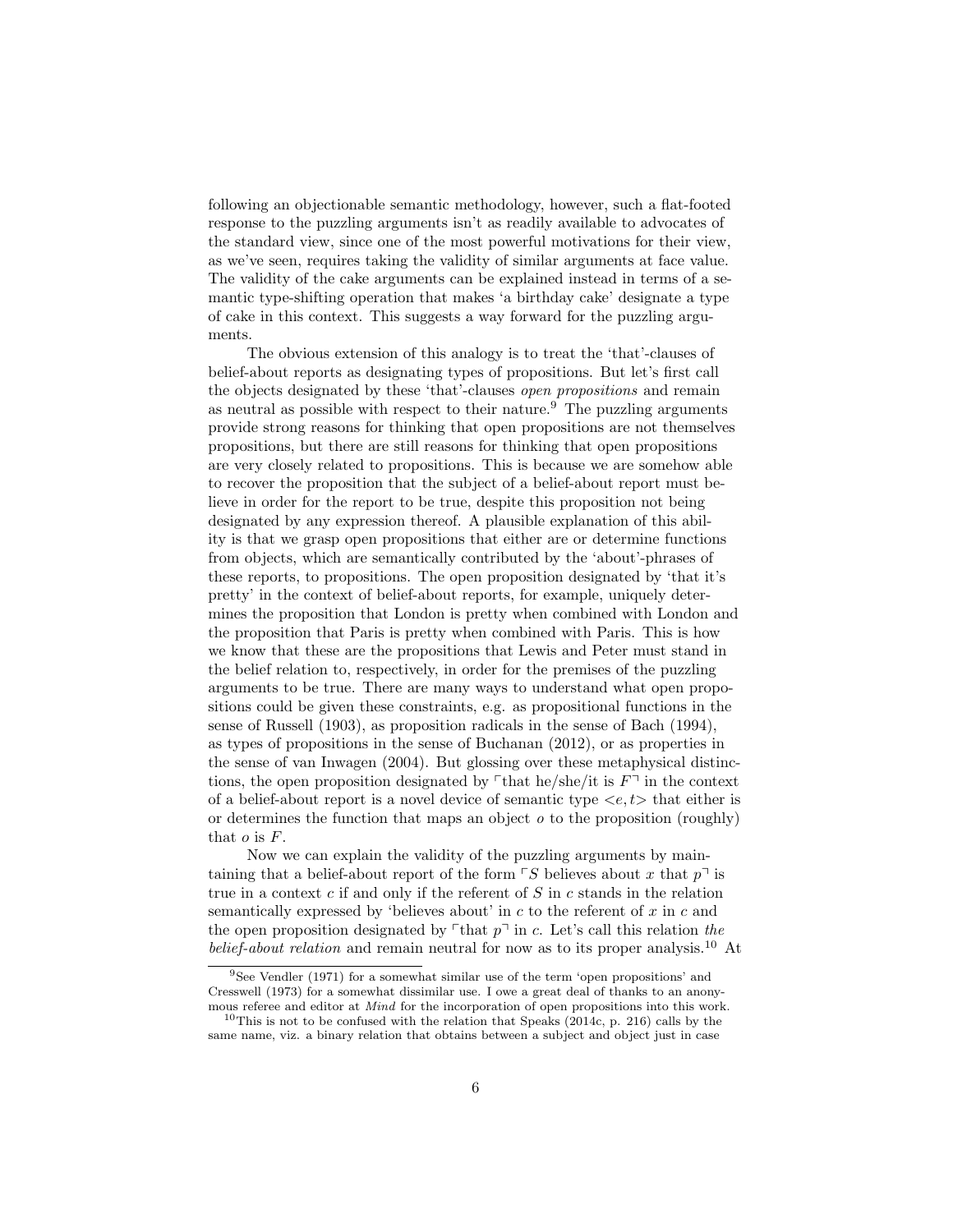a high level of abstraction, the second puzzling argument can then be given a logical form like the following:

*F abc F dec*  $\therefore$   $\exists x (Fabx \& Fdex)$ 

On the intended interpretation, *a*, *b*, *d*, and *e* are assigned to Lewis, London, Peter, and Paris, respectively, *c* to the open proposition designated by 'that it's pretty' in the context of belief-about reports, and the predicate *F* to the belief-about relation. The logical form of the first puzzling argument can be given at an even higher level of abstraction as follows:

$$
a = c
$$
  

$$
b = c
$$
  

$$
\therefore a = b
$$

where *a* symbolizes 'what Lewis believes about London', *b* symbolizes 'what Peter believes about Paris', and *c* symbolizes 'that it's pretty'. On the intended interpretation, all three constants are assigned to the open proposition designated by 'that it's pretty' in the context of belief-about reports. Both arguments are clearly model-theoretically valid in standard first-order logic.

Importantly, this account of the logical form of belief-about reports does not itself entail anything novel about the logical form of belief reports of the form  $\ulcorner S$  believes that  $p\urcorner$ . These familiar reports can still be given the standard, propositional semantics. Consider the following pair of belief reports as an illustration:

- (5) Lewis believes that it's pretty.
- (6) Lewis believes about London that it's pretty.

The proposal is that when (5) is uttered in a context *c* in which London is contextually salient, 'that it's pretty' still designates in *c* the proposition (roughly) that London is pretty, but that when  $(6)$  is uttered in any context  $c'$ , 'that it's pretty' designates in  $c'$  the open proposition that, when combined with London, determines the proposition (roughly) that London is pretty. I take up the formal implementation of this proposal in *§*5 and *§*6, but before delving into these details, we should more clearly understand the theoretical roles that open propositions are supposed to play.

the subject stands in the belief relation to a proposition that contains the object as a constituent. In my terminology, Speaks's relation would be more appropriately called *the believes-something-about relation*, since it corresponds to the open sentence '*x* believes something about *y*', whereas what I am calling *the belief-about relation* corresponds to the open sentence '*x* believes about *y* (that) *z*'.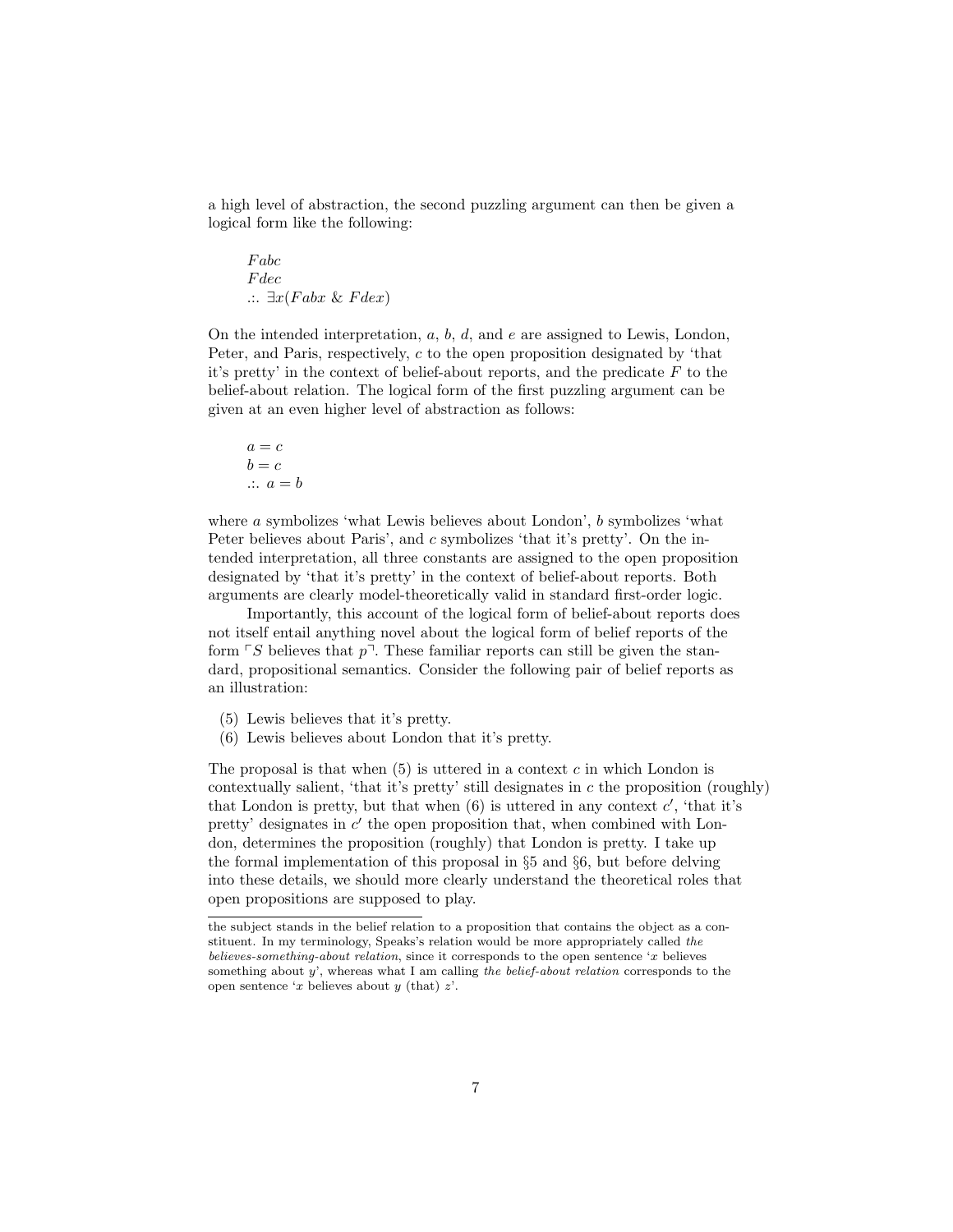#### 4 Roles for open propositions

My goal in this section is to identify some of the desiderata that any theory of open propositions must satisfy. Then we'll have a better sense of what kind of things they can be before incorporating them into our semantics. First, whatever open propositions might be, it's plausible that they have the same fineness of grain as propositions. This is because the standard arguments used to determine the fineness of grain of propositions have clear analogues for open propositions, and we would need strong reasons to treat these analogous arguments differently. Consider, for example, arguments for the nonextensionality of propositions based on the apparent failure to substitute coreferential names *salve veritaté* (as in Frege (1892)). Here is an analogous argument:

Lois believes about Lex that he killed Superman. Superman is Clark Kent. So, Lois believes about Lex that he killed Clark Kent.

Fregeans might explain the apparent invalidity of this argument by appealing to finely-grained open propositions, while non-Fregeans might insist that the argument is valid and explain away appearances to the contrary. Now consider arguments for the hyper-intensionality of propositions based on the apparent failure to substitute necessarily equivalent sentences in belief reports salve veritaté (as in Soames  $(1987)$ ). Analogously, if the 'that'-clauses that designate open propositions create intensional contexts, then the following two sentences semantically express necessarily equivalent propositions:

- (7) Lewis believes about London that it's identical with itself.
- (8) Lewis believes about London that it's identical with itself if and only if arithmetic is undecidable.

Detractors from the possible worlds views of propositions might explain the apparent non-equivalence of these sentences in terms of structured open propositions, while its advocates might reply along the lines of Stalnaker (1984). Unless we are given a reason to treat the arguments concerning open propositions differently from those concerning propositions, there is a strong reason to take open propositions to have the same fineness of grain as propositions themselves.

Next, some advocates of the standard view, such as Speaks (2014b, p. 206), take further ordinary language arguments to show that propositions are the shared contents of various attitudes, the bearers of truth-values, and the bearers of modal properties. Now consider a valid argument from ordinary language that is analogous to the one Speaks provides:

What Lewis believes about London is what Peter said of Paris. What Lewis believes about London is true of other cities.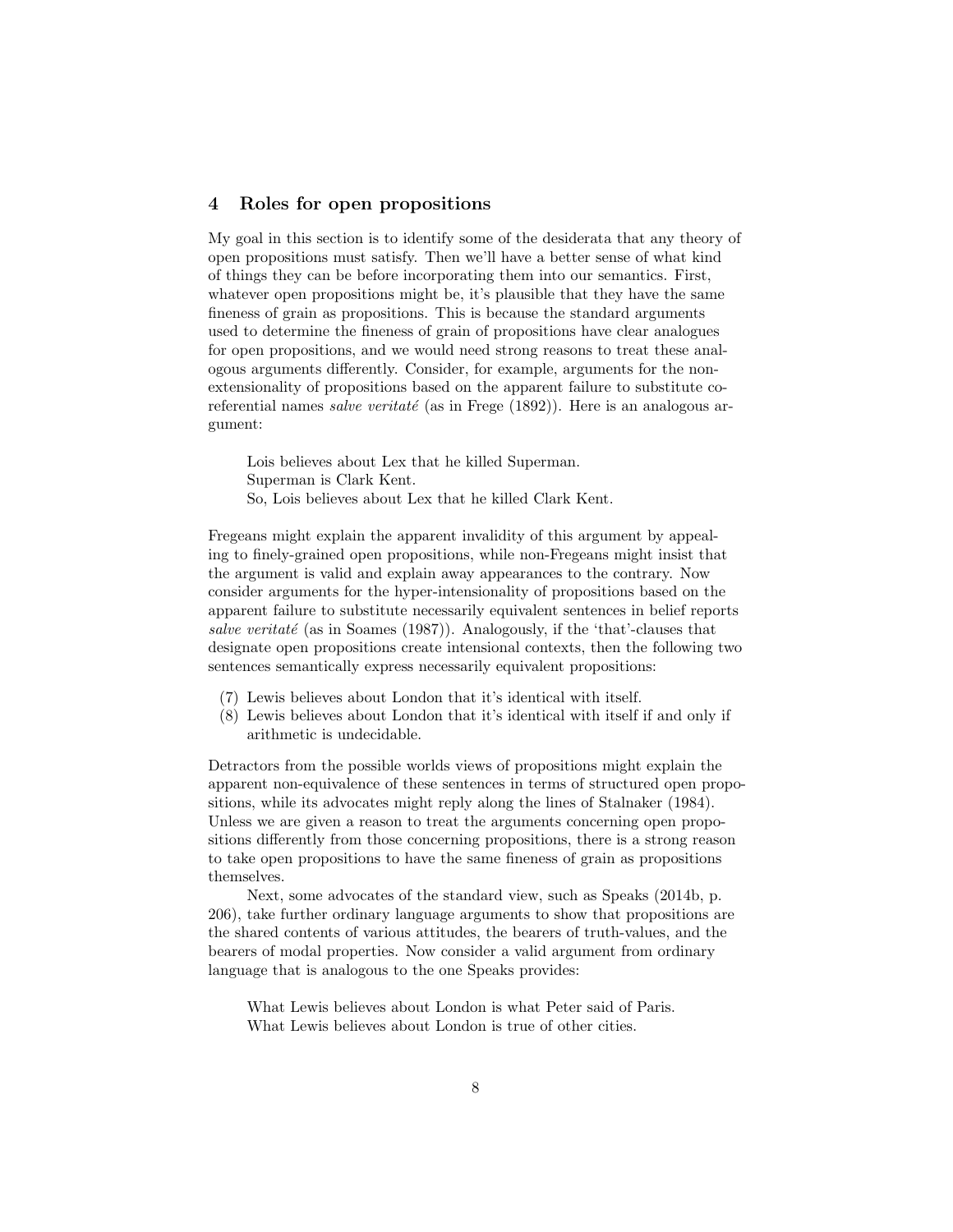If the war had never happened, what Peter said of Paris would have been true of it, too.

So, there is something which Lewis believes about London, which Peter said of Paris, which is true of other cities, and which could have been true of Paris.

Premises like these can plausibly be true together, and the conclusion carries a commitment to entities that are believed of, said of, true of, and possibly true of things.<sup>11</sup> The existential quantification in the conclusion removes the risk of equivocation and shows that a single kind of entity must play these roles by being the shared objects of various attitudes, the bearers of truthvalues, and the bearers of modal properties, all relative to an additional index, viz. an object.<sup>12</sup>

Next, open propositions must determine functions not just from single objects to propositions but from multiple objects to propositions. Consider, for example, the following valid argument:

What I believe about Lewis and Stephanie is that they are married. What I believe about Peter and Nancy is that they are married. So, what I believe about Lewis and Stephanie is what I believe about Peter and Nancy.

Here 'that they are married' must designate an open proposition that either is or determines a function that maps Lewis and Stephanie to the proposition that Lewis and Stephanie are married. The functions determined by open propositions might then also need to operate on sequences of objects in order to accommodate non-symmetric predicates and on pluralities of objects in order to accommodate collective predicates, as the following arguments make clear, respectively:

What I believe about Lewis and Stephanie is that he loves her. What I believe about Peter and Nancy is that he loves her. So, what I believe about Lewis and Stephanie is what I believe about Peter and Nancy.

What I believe about Lewis and Stephanie is that they collectively weigh over 300 pounds.

What I believe about Peter, Nancy, and Amanda is that they collectively weigh over 300 pounds.

So, what I believe about Lewis and Stephanie is what I believe about Peter, Nancy, and Amanda.

<sup>11</sup>I treat sentences of the form  $\ulcorner$  What *S* believes about *x* is true/false $\ulcorner$  as elliptic for  $\ulcorner$  What *S* believes about *x* is true/false of  $x$ <sup> $\urcorner$ </sup>.

<sup>&</sup>lt;sup>12</sup>Advocates of the neo-Quinean meta-ontology outlined by van Inwagen (1998) can also understand this as a novel argument for the existence of open propositions on a par with those for the existence of propositions.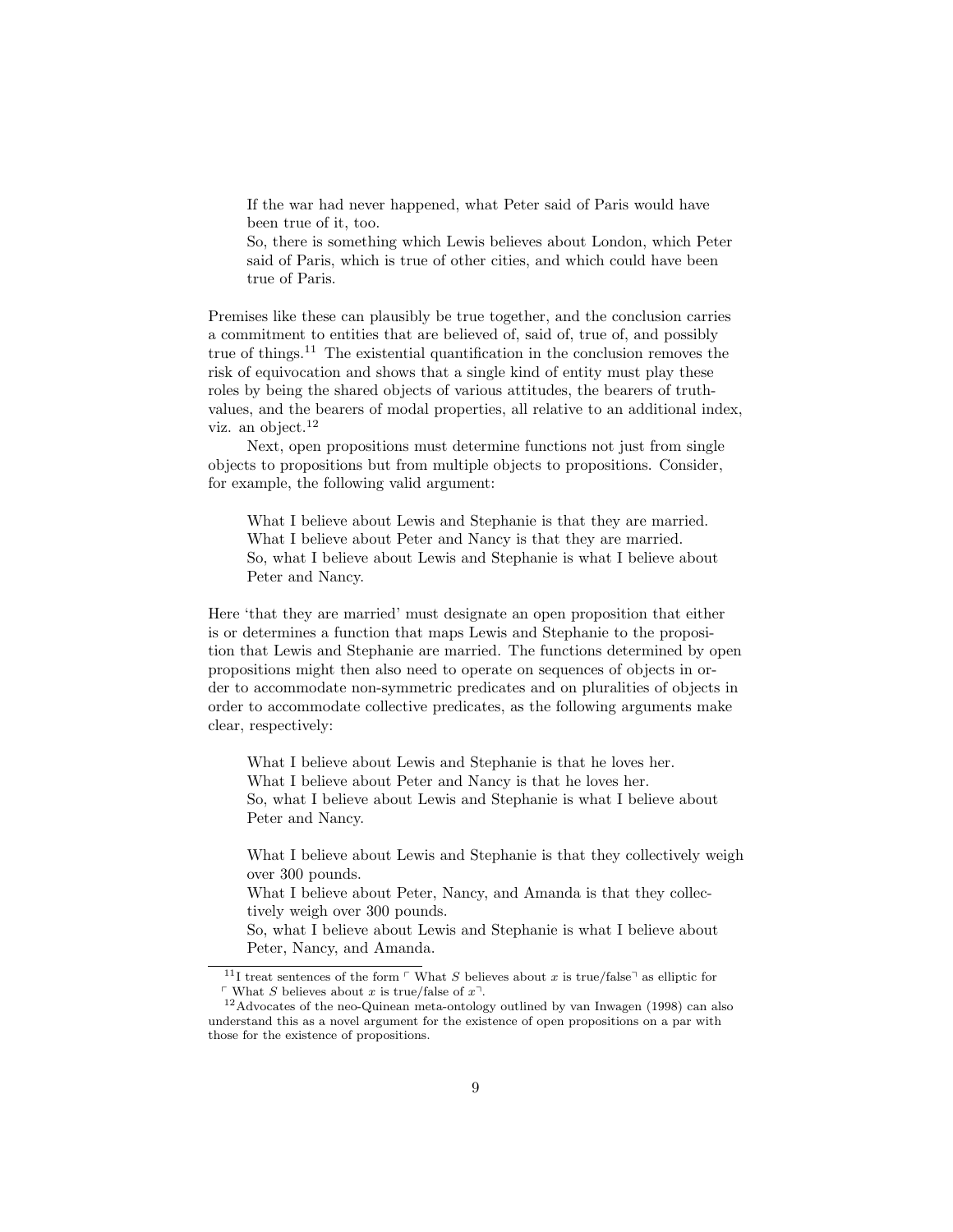These arguments suggest that open propositions must either be or determine functions from multiple objects to propositions.

Finally, open propositions play a surprising role in our talk of virtues and essences. Consider, for example, what I will call *the virtue arguments*:

One of Socrates's virtues is that he's wise. Any virtue of Socrates is a virtue of Plato. So, one of Plato's virtues is that he's wise.

What's essential to Socrates is that he's wise. What's essential to Socrates is what's essential to Plato. So, what's essential to Plato is that he's wise.

Just like the puzzling arguments, the virtue arguments are plausibly invalid if their 'that'-clauses designate propositions, but we can explain their validity by taking their 'that'-clauses to designate open propositions. These arguments show, at the very least, that open propositions play a non-trivial role in explaining some of our talk about virtues and essences.

In this section, I've appealed to ordinary language arguments suggesting that open propositions, whatever they are, satisfy the following desiderata:

(a) They must have the same fineness of grain as propositions.

(b) They must bear alethic and modal properties, while serving as the contents of various speech acts and mental states, relative to objects. (c) They must either be or determine functions from multiple objects to propositions.

(d) They must play a non-trivial role in explaining some of our talk about virtues and essences.

I have no doubt that entities of various kinds can consistently satisfy these desiderata if put under enough strain, but the objects that do so most easily, while offering a high degree of unity to our overall theorizing, should be preferred.

#### 5 Open propositions as properties

While there aren't going to be any considerations that answer entirely by themselves the question of what open propositions are, there are notable reasons for advocates of the standard view to treat open propositions as properties. This line of thought isn't meant to convince otherwise someone who already believes that open propositions are not properties. Instead, it provides a conservative answer to the question of what open propositions might be for advocates of the standard view who are unsure about, or simply lack the interest in developing, a metaphysical account of them. Deeper theoreti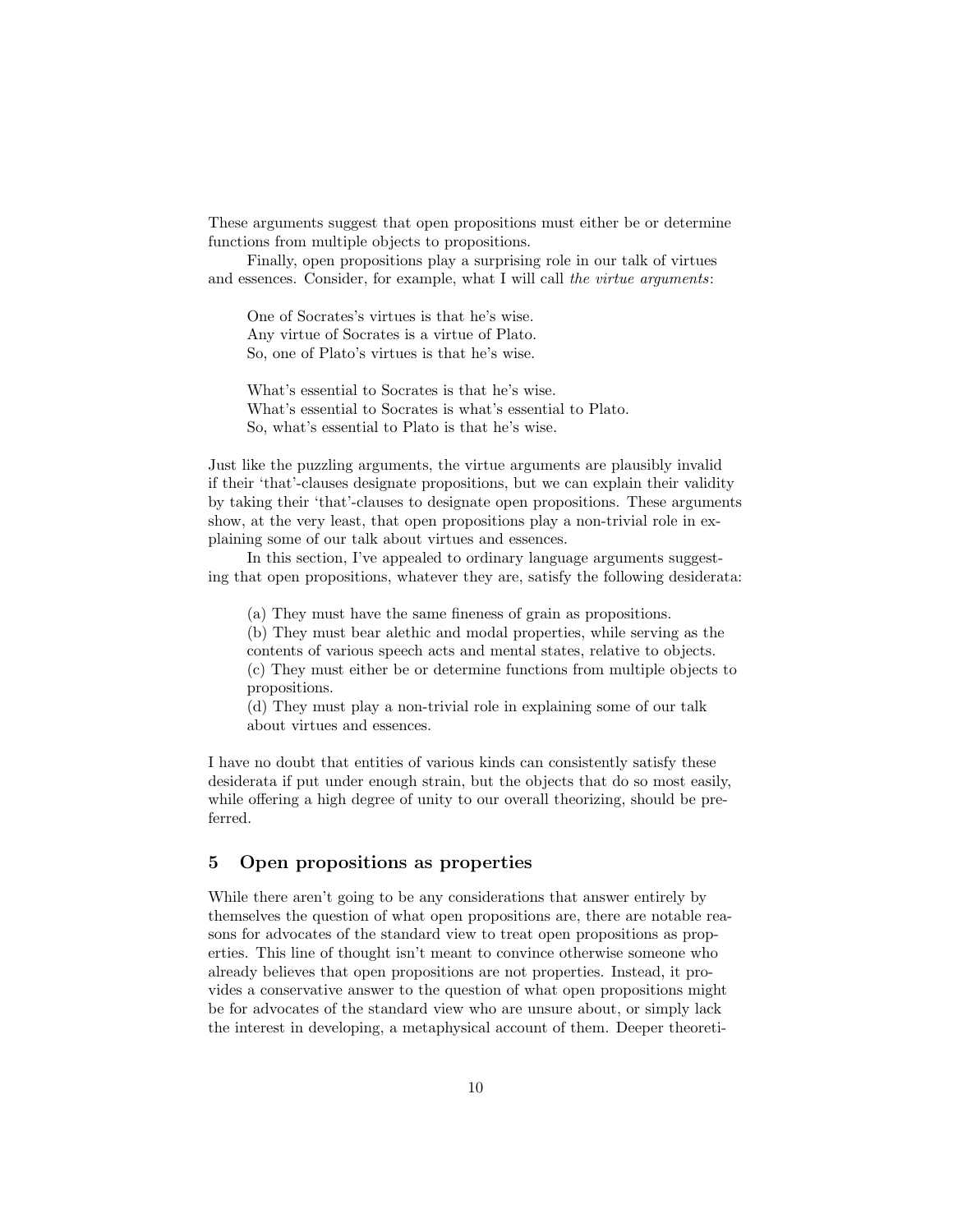cal commitments can surely be accommodated by extending or modifying the basic idea.

Most, if not all, advocates of the standard view already include properties in their ontologies alongside propositions. In fact, many of them take propositions to be properties of a certain kind, e.g. Speaks (2014b), Soames (2014), Hanks (2011), Bealer (1982), Menzel (1993), Zalta (1988), and Richard  $(2013).$ <sup>13</sup> They incur no additional ontological cost by treating open propositions as properties, and doing so conveniently allows them to maintain that all 'that'-clauses in belief reports, without exception, designate some property or another. Beyond this, properties are generally well-suited to play the theoretical roles for open propositions outlined in the previous section. First, there are various views on their fineness of grain, whether they are taken to be extensional functions from objects to truth-values, intensions, or structured, hyper-intensional entities. However finely-grained one takes propositions to be, there is a corresponding case to be made that properties have the same fineness of grain.<sup>14</sup> Second, properties can be taken to stand in relations of entailment, as in Jubien (1993, p. 111), so they are natural candidates to bear alethic and modal properties relative to objects. Third, by expanding our conception of properties to include *n*-ary relations, it is trivial to understand them as determining functions from multiple objects to propositions. Fourth, properties are by far the most popular kind of entity that philosophers identify with virtues and essences, and they are popularly taken to play a major role in our talk about virtues, e.g. as the referents of proper names like 'wisdom'. These considerations suggest that properties are strong candidates for being open propositions, but they provide no answer to the question of which property a given open proposition might be.

An attractive answer to this question draws inspiration from the following remark:

What is the property whiteness but something we, in speaking of things, occasionally predicate of some of them? And what is predicating something of something but saying the former of the latter? (van Inwagen 2004, p. 134)

As before, van Inwagen's remark generalizes to mental states like belief. What is the property whiteness but something we, in forming beliefs about things, occasionally mentally predicate of some of them? And what is mentally pred-

<sup>13</sup>For Speaks, propositions are properties instantiated by everything or nothing. For Soames, they are cognitive act types. For Hanks, they are speech act types. (Here I assume that types are properties.) For Bealer, Menzel, and Zalta, they are 0-adic relations. For Richard, they are properties of maximal states of affairs.

<sup>&</sup>lt;sup>14</sup>Considerations of fineness of grain are never uncontroversial, and it's possible for someone to enter this discussion with a prior commitment to properties being more or less finelygrained than propositions. For them, this consideration weighs against treating open propositions as properties. On my view, however, the strongest position is one on which propositions and properties have the same fineness of grain, and for anyone in agreement, this consideration weighs in favor of identifying open propositions with properties.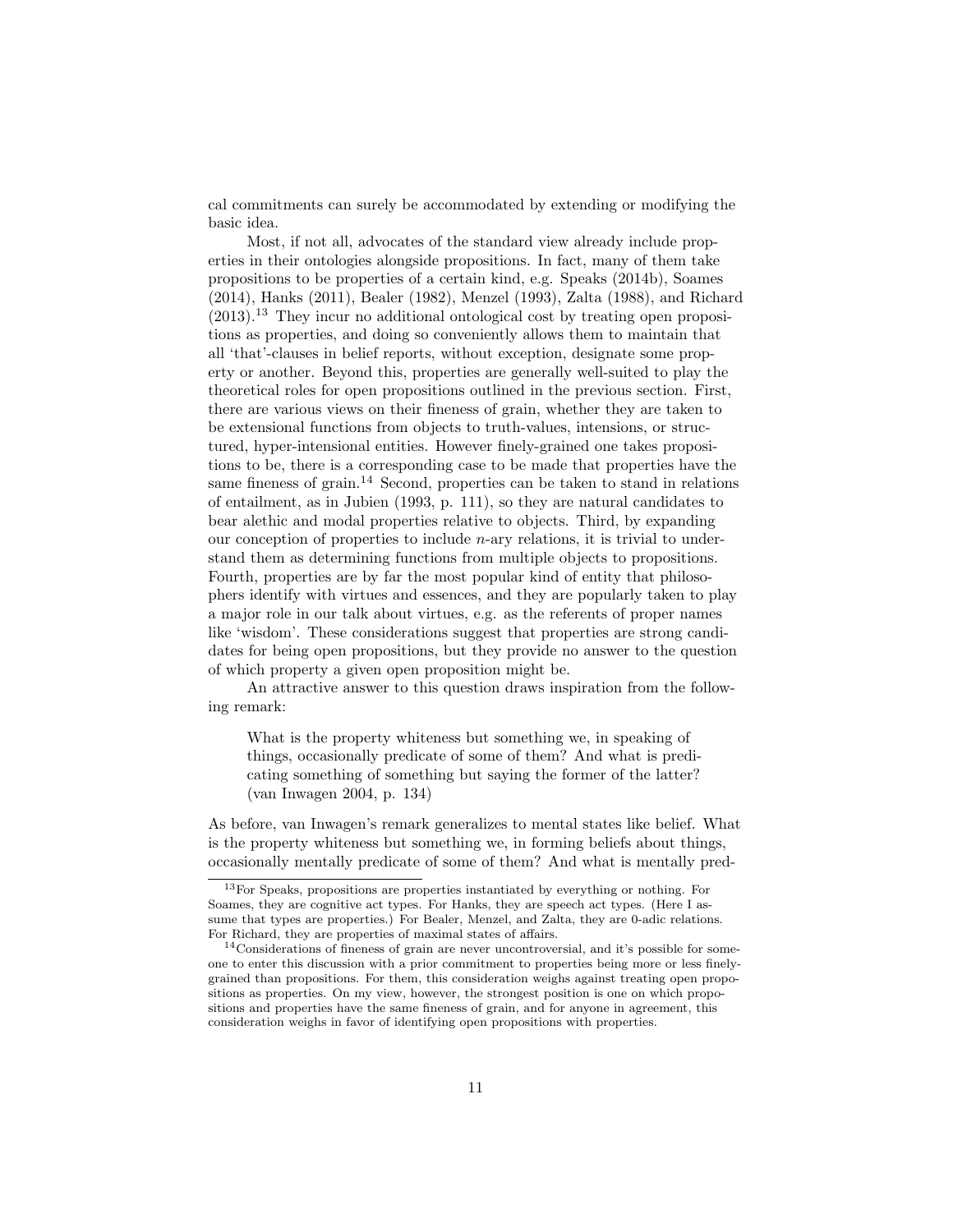icating something of something but believing the former of the latter?<sup>15</sup> If this is right, then we can treat the open proposition designated by 'that it's white' in the context of belief-about reports as the property of being white, i.e. whiteness. We can treat open propositions, more generally, as properties that correspond to open sentences formed by replacing terms of closed sentences in ordinary language with variables. In the context of a belief-about report, for example, 'that he is wise' designates the property corresponding to '*x* is wise', i.e. wisdom. The plausibility of this proposal increases when we consider that in the context of the virtue arguments, substituting 'that he's wise' with 'wisdom' preserves both the truth-values of the sentences and the validity of the arguments.

Notoriously, however, belief reports do not exhibit the same degree of freedom in substitution, and belief-about reports are no exception:

(9) Lewis believes about London [that it's pretty]/ $*$ [the property of being pretty]/\*prettiness.

Thankfully, the resources provided by King (2002) in his defense of the standard view from analogous substitution failures, as raised by Bach (1994) and McKinsey (1999), are transferable to belief-about reports mutatis mutandis. The analogous response, roughly, is that determiner and noun phrase complements trigger an alternative reading of the attitude verb. For example, sentences like

- (10) Who Lewis believes about London is Stephanie/[the woman he loves].
- (11) Lewis believes Stephanie/[the woman he loves] about London.

may be taken to mean that Lewis believes what Stephanie or the woman he loves claims when it comes to matters concerning London. Supposing that noun and determiner phrases trigger this alternative reading of the verb, the marked examples in (9) can be explained by the strangeness of asserting that Lewis believes what a property claims when it comes to matters concerning London. This is a complex debate, the full details of which fall outside the scope of this work. However, there is little reason to think that adopting my proposal introduces a new substitution problem for advocates of the standard view, especially for those who already take propositions to be designated by determiner phrases of the form <sup>r</sup>the property of being  $\varphi^{-1.16}$ 

By design, treating open propositions as properties corresponding to open sentences makes for a straightforward formal implementation. In *§*3, I gave logical forms for belief-about reports in the language of first-order logic, the expressive limitations of which forced a high degree of abstraction. These logical forms provide us with target truth-conditions but remain to be legitimized by being systematically derived on the basis of a responsible syntax

 $15$ Not everyone will be satisfied with this way of putting it. Soames (2014), for example, takes mental predication to be a judgment-less cognitive act that falls short of belief. For Soames, 'mental affirmation' might be a more appropriate phrase than 'mental predication'.

 $16$ Speaks (2014b), for example, takes the proposition that Amelia talks to be designated by the determiner phrase 'the property of being such that Amelia talks'.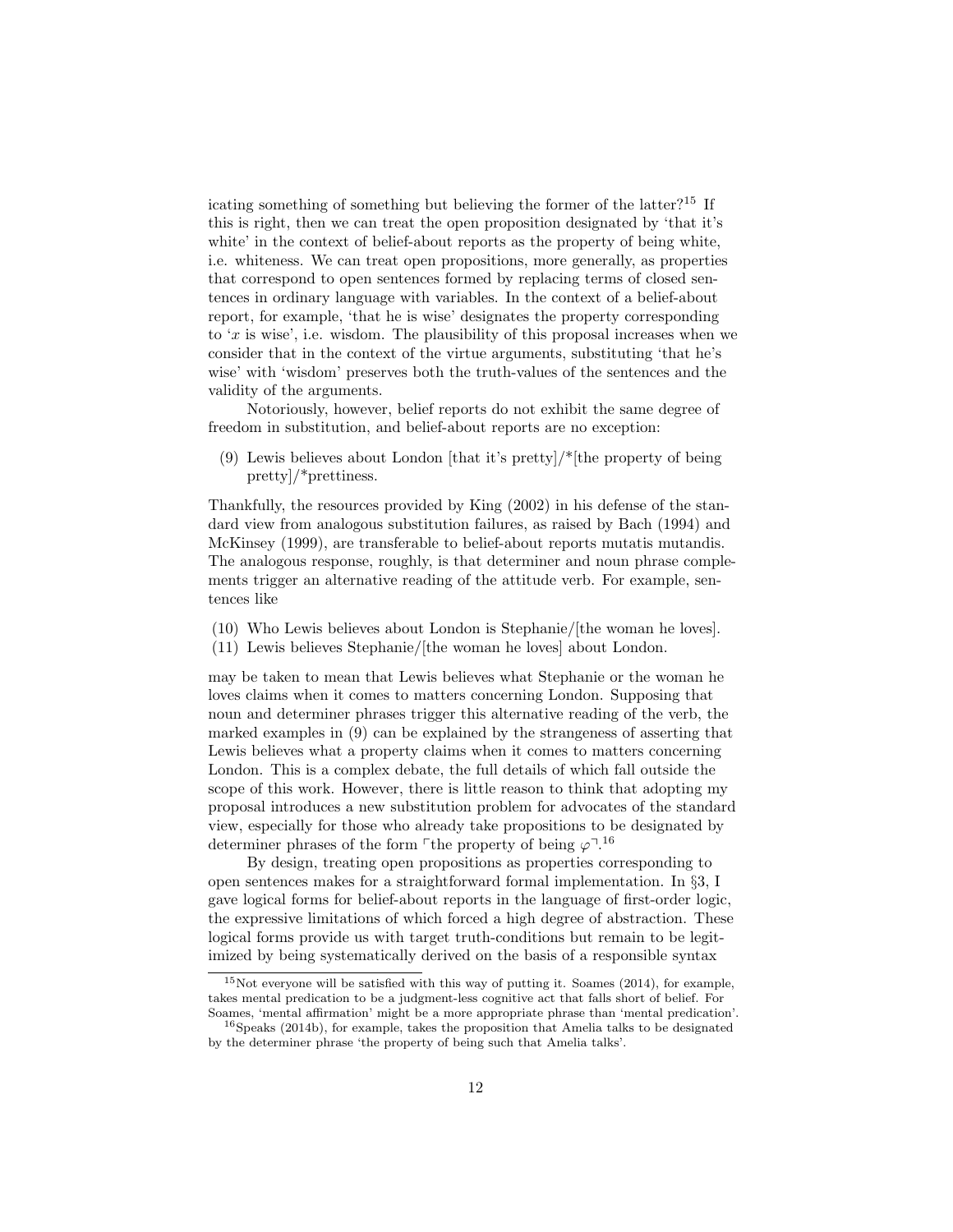and compositional semantics. I adopt the standard framework of Heim and Kratzer (1998) for this purpose and begin by focusing on the semantics of the relevant 'that'-clauses.<sup>17</sup> We can initially represent the logical form of beliefabout reports at the relevant level of abstraction with a syntax tree like the following:



The numerical index is adapted from Heim and Kratzer's (1998, p. 186) canonical account of quantification, but I hold no commitment as to the precise syntactic mechanism by which it appears. Whether by insertion over the course of movement or by some other means entirely, the appearance of a numerical index must also be explained in the context of various accounts of quantification. Interestingly, the complimentizer seems mandatory for belief-about reports, unlike other belief reports, as these examples show:

- (13) \*Lewis believes about London it is pretty.
- (14) Lewis believes it is pretty.

This is to be expected if the syntactic function of the complimentizer is to introduce the numerical index at logical form, but I don't pursue this line of thought here.

The node immediately dominating the numerical index is interpreted by the following rule:

#### PREDICATE ABSTRACTION

Let  $\alpha$  be a branching node with daughters  $\beta$  and  $\gamma$ , where  $\beta$  dominates only a numerical index *i*. Then, for any variable assignment *g*,  $[\![\alpha]\!]^g = \lambda x [\![\gamma]\!]^{g[x_i \mapsto x]}$ .<sup>18</sup>

As a result, the numerical index and open sentence join at a node with the following semantic value relative to a variable assignment *g*:

## (15)  $\lambda x \llbracket x_1 \text{ is pretty} \rrbracket^{g[x_1 \mapsto x]}$

<sup>&</sup>lt;sup>17</sup>In particular, for any variable assignment *g*, the function  $\llbracket \cdot \rrbracket^g$  maps expressions to their semantic values relative to *g*. I omit the regular parameters for worlds and contexts because these will play no significant semantic role in what follows.

<sup>18</sup>Predicate Abstraction is an ad hoc rule of composition, so the resulting semantics are not compositional by functional application alone. However, Rabern (2013) has shown how to assign semantic values to numerical indices so as to allow them to compose with their sister nodes by functional application. Delving into the details of Rabern's account would be more complicating than illuminating, so I use Heim and Kratzer's for ease of exposition.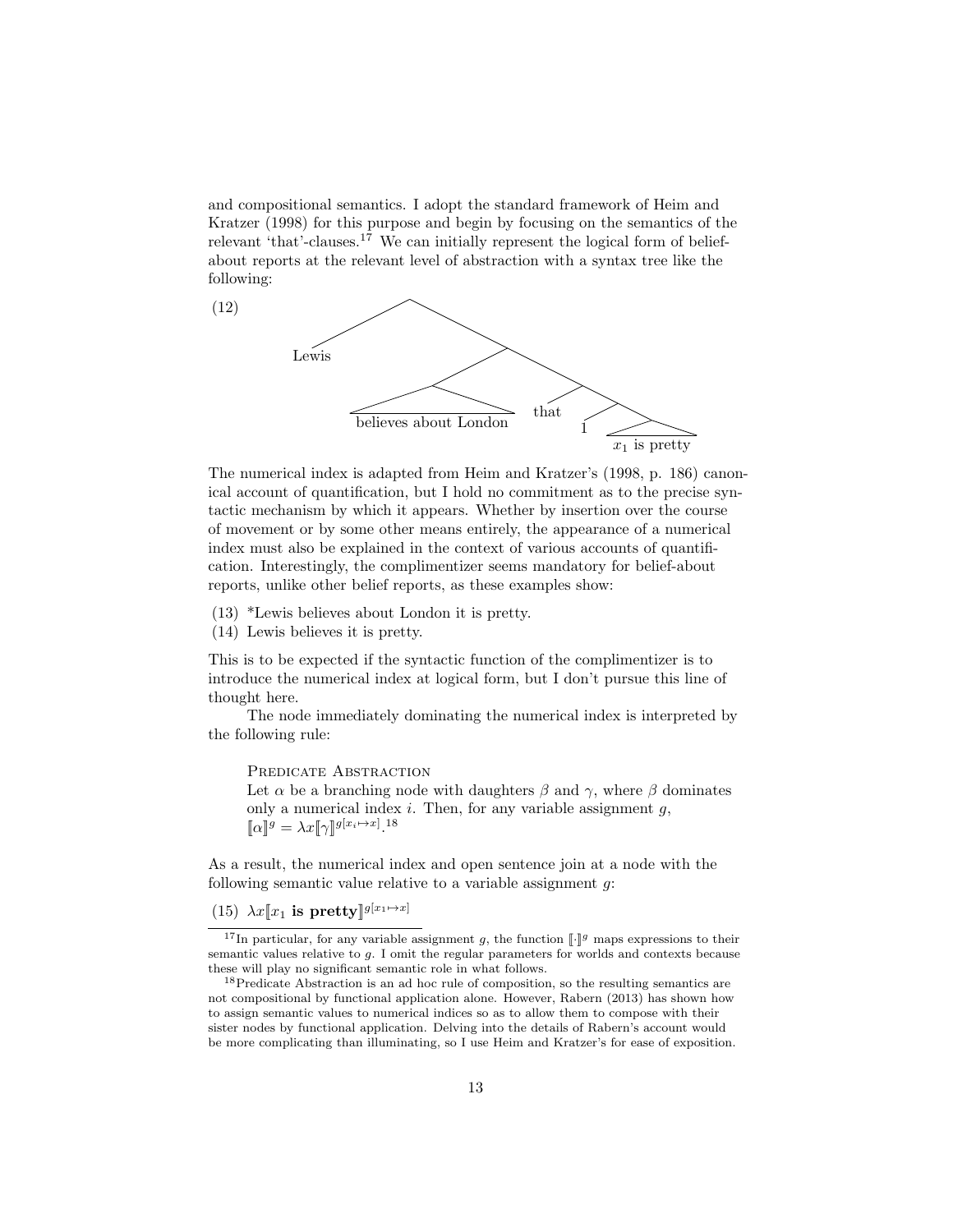What kind of entity (15) is depends on how we interpret the functional terms of the lambda calculus. For example, if the functions picked out by terms of the lambda calculus are finely-grained enough to serve as properties, as suggested by Alama and Korbmacher (2018, *§*1.2), then we can take the complimentizer to be semantically vacuous; the property of being pretty will be passed up to the semantic value of the entire 'that'-clause by default. Otherwise, we might need to appeal to a modified version of Predicate Abstraction, which we might call *Property Abstraction*, the terms of which designate finely-grained properties by fiat, as in Fine (2012, p. 67-68). Either way, the semantic value of the 'that'-clause relative to a variable assignment will be the property of being pretty, as desired.

This is, then, the core idea for how to semantically implement the view that 'that'-clauses in belief-about reports designate open propositions qua properties: the embedded pronoun is treated as a variable that gets implicitly bound by a lambda abstract, which shifts the type of the 'that'-clause to  $\langle e, t \rangle$  and yields the property intuitively corresponding to the open sentence as its semantic value. There are, of course, many further complications that arise when considering more complex belief-about constructions, so this core idea will need to be extended or modified to accommodate additional linguistic data. I'll mention a few examples in the remainder of this section in order to gesture at their broader theoretical significance.

First, the embedded pronoun of a belief-about report is not semantically contributory on this view, because it is implicitly bound by a numerical index at logical form. However, there is conflicting evidence that these pronouns are semantically contributory in virtue of anaphorically referring, as agreement in gender and number in the following examples makes clear:

- (16) What Lewis believes about Stephanie is that she/\*he is pretty.
- (17) What Lewis believes about Australians is that [they are]/\*[he is] pretty.

What is needed for this account to succeed, therefore, is a syntactic mechanism by which, at some level of representation or derivation, an embedded subject term moves outside of its 'that'-clause, breaks the semantic binding relation between itself and its trace, and leaves behind certain syntactic features, such as gender and number. There is precedent for a syntactic movement operation with these properties that dates back to work by Heim (1994, p. 154) in the form of *res-movement*. <sup>19</sup> One will find the formal implementation provided here plausible to the extent that one is willing to entertain syntactic movement operations of a similar flavor.

If one is not willing to entertain them, however, there is an alternative implementation worth considering. Jacobson (1999) proposes for unrelated reasons that the semantic value of any pronoun is the identity function, but one can imagine a restricted version of this view that only applies to the em-

<sup>19</sup>See Anand (2006, p. 21) and Maier (2009, p. 435) for proposals appealing to resmovement. See Charlow and Sharvit (2014) for arguments against res-movement.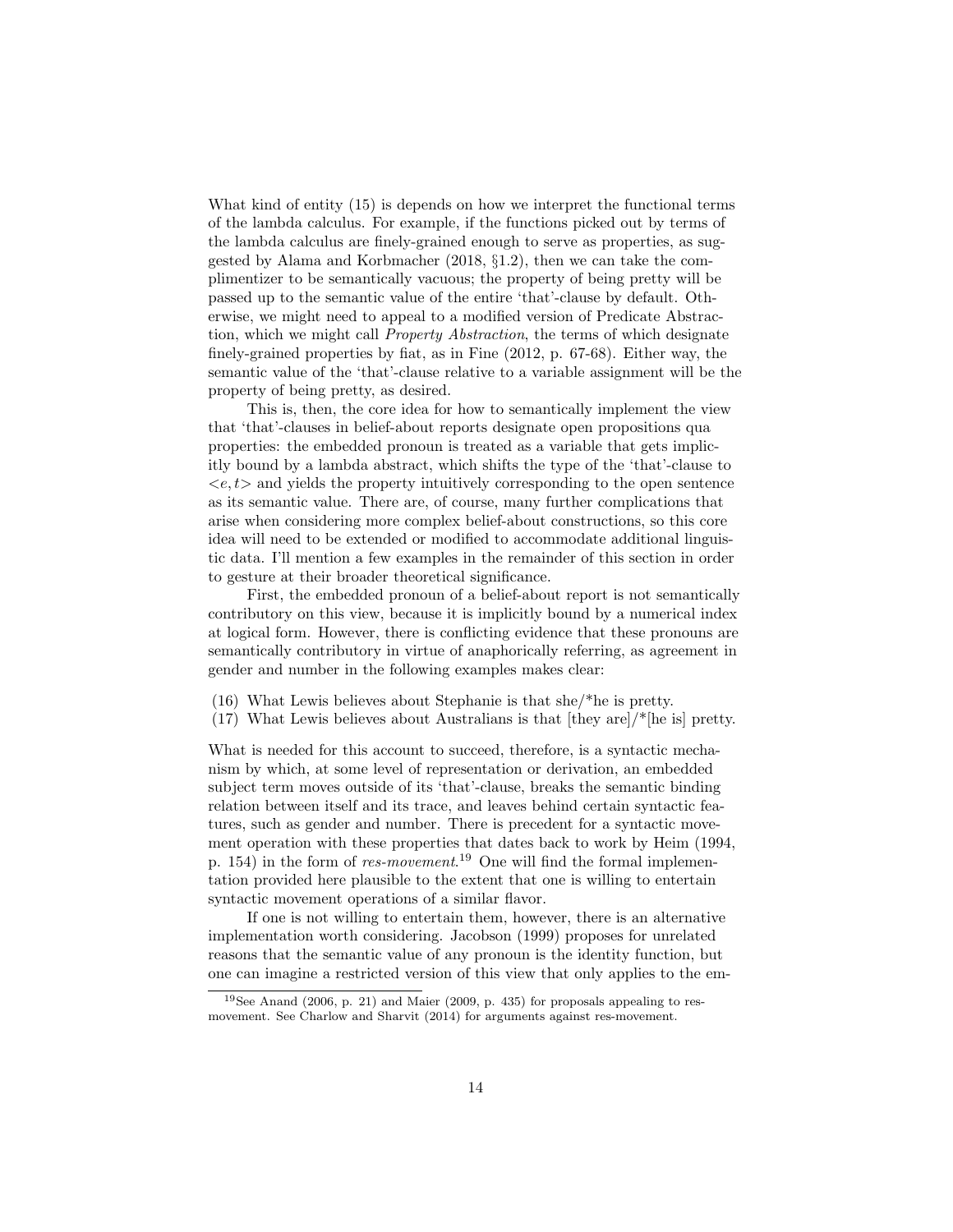bedded pronouns of belief-about reports.<sup>20</sup> Supposing the embedded pronoun of a belief-about report semantically expresses the identity function, the semantic value of the embedded verb phrase becomes the semantic value of the entire 'that'-clause by functional application alone. Supposing further that the verb phrase 'is pretty' semantically expresses the property of being pretty, 'that it is pretty' will designate prettiness in the context of belief-about reports.

Another complication arises when we consider pluralities, which might require us to extend the lambda calculus and composition rules to accommodate plural variables  $(xx)$ . 'that'-clauses like 'that they are married' in beliefabout reports could then be represented by a syntax tree like the following:



where the updated composition rule delivers the desired property of pluralities as the semantic value of the higher nodes relative to a variable assignment *g*:

(19)  $\lambda xx$ [ $xx_1$  are married]<sup>[g[ $xx_1 \rightarrow xx$ ]</sup>

When sequences of objects are introduced, the syntax might require additional numerical indices, as in the following tree:



That way, the open proposition designated by 'that he loves her' in the context of belief-about reports is the non-symmetric loving relation:

 $(21)$   $\lambda x \lambda y \llbracket x_1 \text{loves } y_2 \rrbracket^{g[y_2 \mapsto y][x_1 \mapsto x]}$ 

Strictly speaking, then, open propositions include properties and relations, but I omit detailed consideration of relations for simplicity.

Finally, more complications arise when we probe into certain restrictions on what can occur inside the 'that'-clause of a belief-about report. For example, sentences like

(22) Lewis believes about London that it/\*[the capital of England] is pretty.

suggest that these 'that'-clauses must contain a pronoun or some device of apparent anaphoric reference. But our intuitions in these cases are mixed, as the following example shows:

<sup>20</sup>This restriction is essential to preserving the standard propositional semantics for reports of the form  $\ulcorner S$  believes that  $p\urcorner$  when *p* contains a pronoun.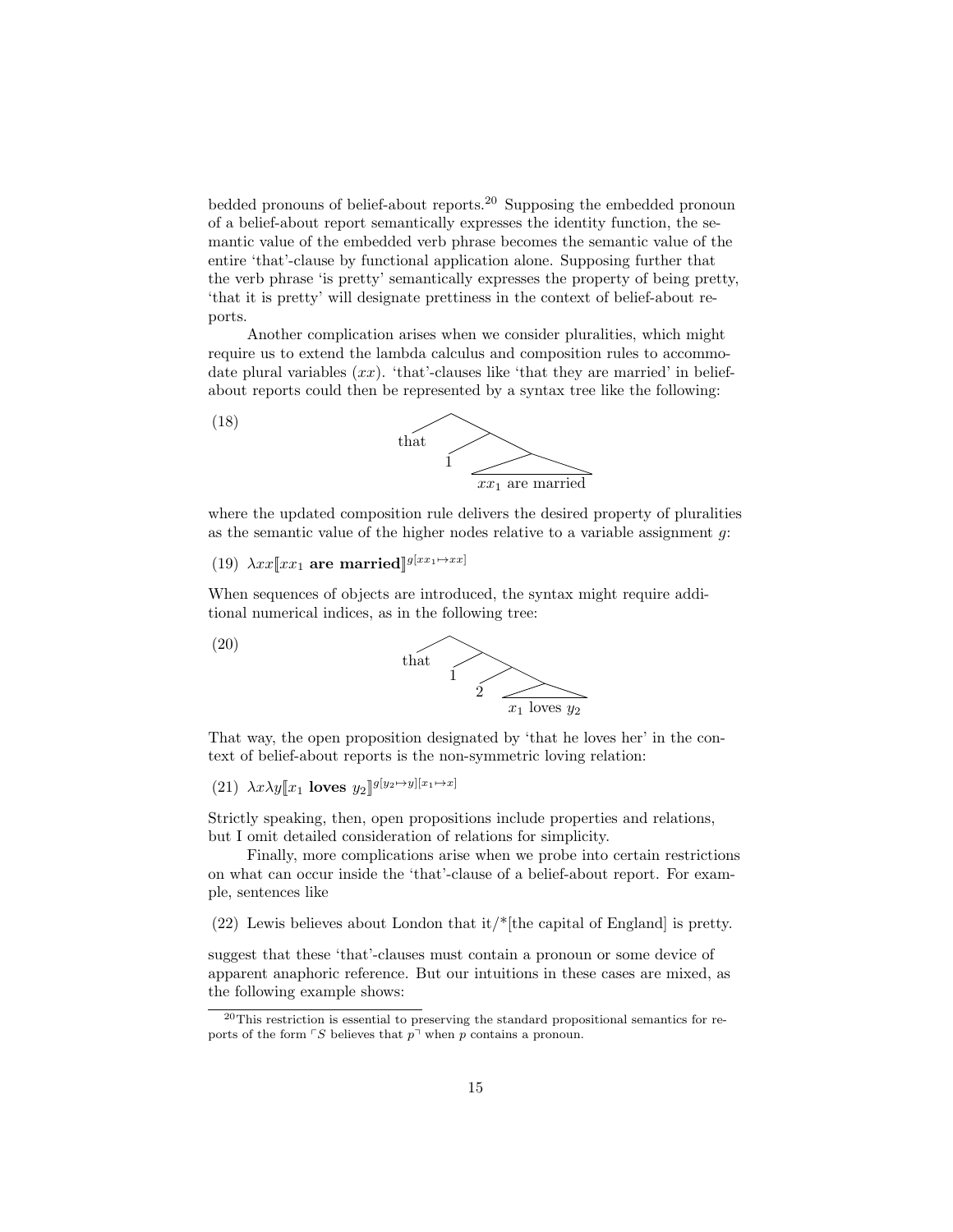(23) ?Lewis believes about London that London is pretty.

Related to (23) are arguments that are strikingly similar to the puzzling arguments, such as the following:

What Lewis believes about London is that London is pretty. What Peter believes about Paris is that Paris is pretty. So, what Lewis believes about London is what Peter believes about Paris.

My official stance on this argument is that its premises are necessarily false; the proposition that London is pretty cannot be what Lewis believes about London, because whatever Lewis believes about London can also be said of Paris, and it cannot be said of Paris that London is pretty. Under the assumption that this argument is valid, however, I just take it to show that some secondary occurrences of names, and not just pronouns, are semantically non-contributory in belief-about reports as well.

#### 6 Belief-about and 'believes about'

With the 'that'-clauses of belief-about reports designating open propositions qua properties, all that remains is to give a philosophical analysis of the beliefabout relation at a high enough degree of abstraction so as to be useful in a semantic account of the 'believes about' construction. As is well-known, there is a tradition of belief-about reports being 'commonly used by philosophers and semanticists when they wish to emphasize that a singular thought is at issue' (Hawthorne and Manley 2012, p. 53). If we take the usage of these philosophers and semanticists to be authoritative, then belief-about reports are a species of de re belief report, and the proper analysis of the belief-about relation depends on the proper analysis of singular thought. Hawthorne and Manley ultimately challenge this tradition, arguing that the truth of a beliefabout report only requires that 'the relevant belief must be in some loose sense *about* the object(s) specified, but it is not obvious that they must be *singular* beliefs' (Ibid., p. 54, emphasis in original). It is unclear to me whether this is a genuine dispute or whether belief-about reports are context-sensitive and so admit of different truth-conditions in technical and colloquial contexts. Regardless, it is unsurprisingly agreed, given the popularity of the standard view, that the belief-about relation is to be analyzed in terms of some propositional relation or another.

A theory-neutral characterization of the belief-about relation can be given in propositional terms as follows, where the *R-relation* will vary by theorist depending on whether they take there to be a connection between beliefabout and singular thought and, if they do, what they take the conditions of singular thought to be: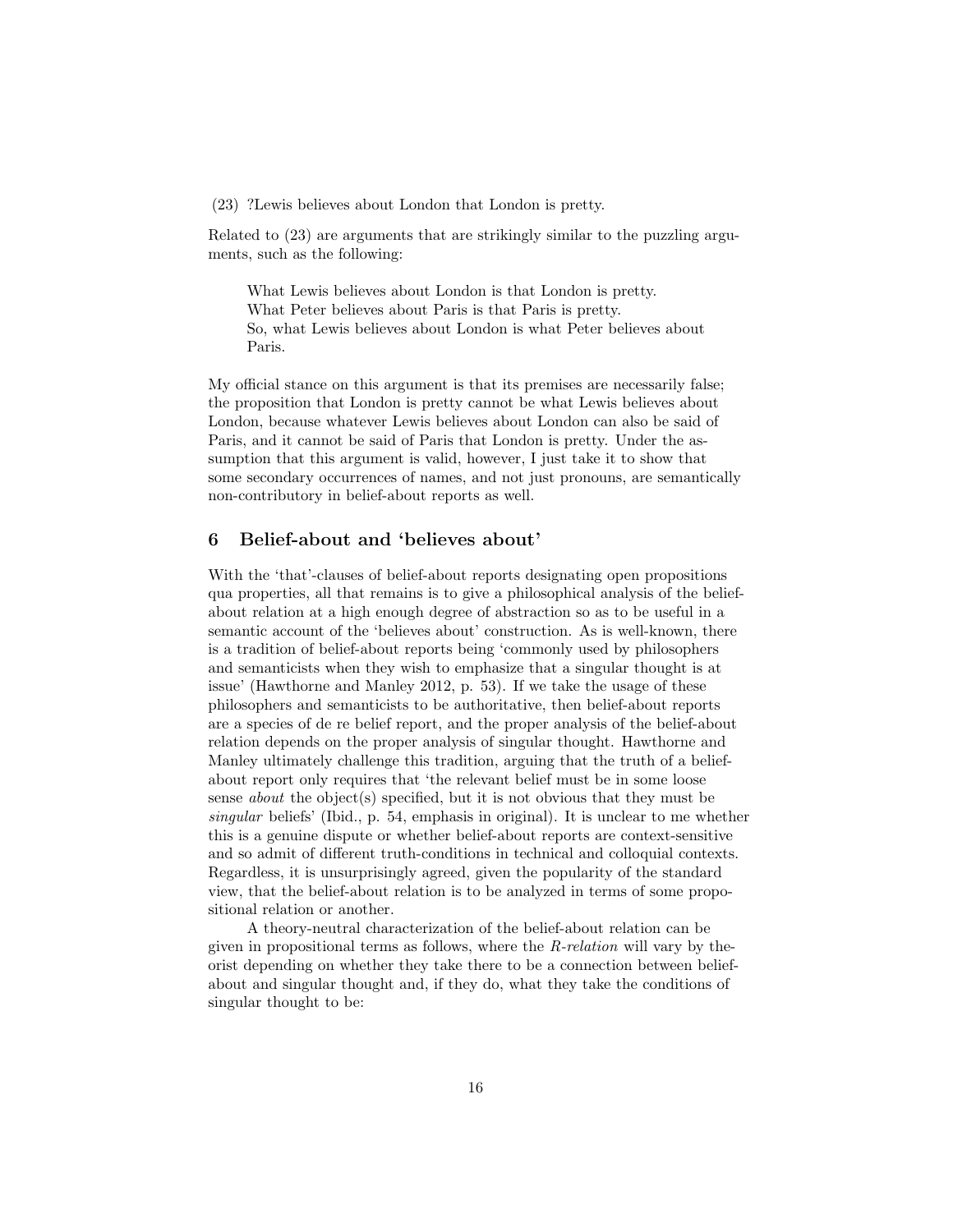Propositional Belief-about: A subject *S* stands in the belief-about relation to a thing *x* and a property *P* if and only if *S* stands in the belief relation to a proposition *Q* that bears the *R*-relation to *P* and *x*. 21

For example, a theorist in the Russellian tradition might take the *R*-relation to obtain between a proposition *Q*, property *P*, and thing *x* whenever *Q* is the singular proposition that attributes *P* to *x* in virtue of having them as its only constituents. A more Fregean treatment might take the *R*-relation to obtain between a proposition *Q*, property *P*, and thing *x* whenever *Q* attributes  $P$  to  $x$  under a mode of presentation that puts the subject in 'acquaintance' with *x* (see Kaplan (1968, p. 201-204) and Yalcin (2015, p. 218-  $(222)$ ).<sup>22</sup> If there is any context-sensitivity to be accounted for in belief-about reports, then we may alternatively take there to be a family of belief-about relations, rather than just one, a given member of which will be selected for in each context. For ease of exposition, I will assume something like the noncontext-sensitive, Russellian account moving forward.

In order to implement this view semantically, the primary task is to reconcile the propositional verb with its non-propositional complement. One way to do this is to take 'about' to modify 'believes' so that the complex expression 'believes about' can operate on a thing, like London, and a property, like prettiness. It is most natural to accomplish this result by taking 'believes about' to semantically express the belief-about relation. The lexical entry for 'about' will then simply map the belief relation to the belief-about relation. The logical form of belief-about reports can be represented accordingly at the relevant level of abstraction by a syntax tree like the following: $^{23}$ 



We appeal to the semantics developed in *§*5 for the 'that'-clause, which des-

<sup>21</sup>More generally, a subject stands in the belief-about relation to some things and a property or relation if and only if she stands in the belief relation to a proposition that bears the *R*-relation to that property or relation and those things.

<sup>&</sup>lt;sup>22</sup>In order to turn the *R*-relation into an acquaintance relation, it might require the attributee of the belief report as an additional argument.

<sup>23</sup>Here I treat 'believes about', rather than 'about London', as a syntactic constituent. Nothing important depends on this assumption, although it does allow us to conveniently identify the belief-about relation with the semantic value of 'believes about'. If one thinks instead that 'about London' is a syntactic constituent, the compositional derivation provided below requires swapping the order of the first two lambda binders in the semantic value of 'about'. I leave it to the reader to verify that standard syntactic constituency tests do not clearly settle this issue.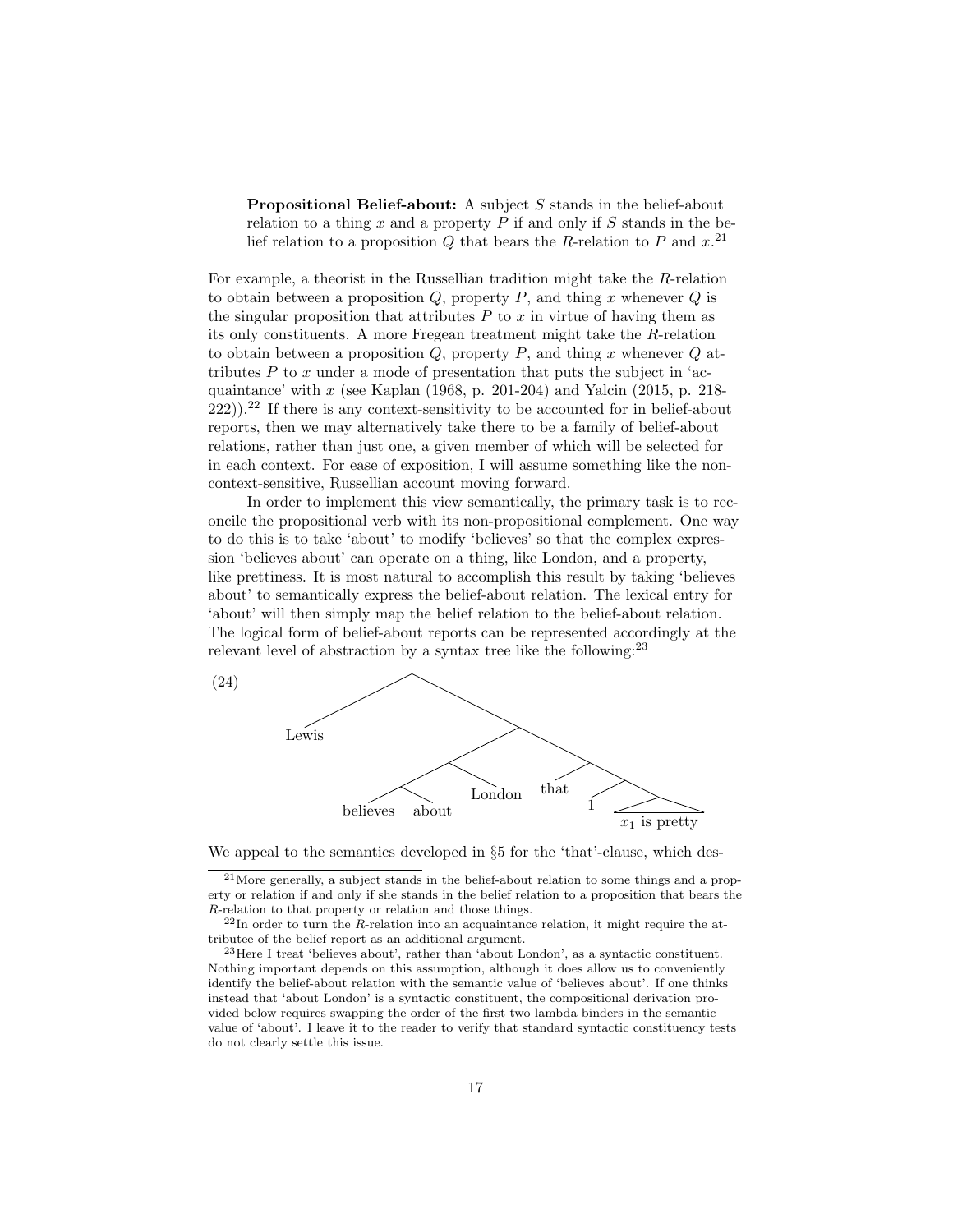ignates the property of being pretty, i.e. prettiness. Semantic composition is then assumed to proceed by functional application:

Functional Application If  $\alpha$  is a branching node and  $\{\beta, \gamma\}$  is the set of its daughters, then for any variable assignment *g*,  $\alpha$  is in the domain of  $\llbracket \cdot \rrbracket^g$  if both  $\beta$  and  $\gamma$ are, and  $[\![\beta]\!]^g$  is a function whose domain contains  $[\![\gamma]\!]^g$ . In this case,  $\llbracket \alpha \rrbracket^g = \llbracket \beta \rrbracket^g (\llbracket \gamma \rrbracket^g).$ 

We assign compositional semantic values relative to a variable assignment *g*, where 'BEL' is a two-place predicate of type  $\langle t, \langle e, t \rangle \rangle$  that stands for the belief relation, and 'R' is a three-place predicate of type  $\langle t, \langle \langle e, t \rangle, \langle e, t \rangle \rangle$ that stands for the *R*-relation:

- 25.  $\mathbb{L}$ **Elewis** $\mathbb{I}^g$  = Lewis
- 26.  $\|\text{believes}\|^g = \text{BEL}$
- 27.  $\left[\text{about}\right]^g = \lambda Q_{\leq t, \leq e, t > \lambda} \lambda x_e \lambda P_{\leq e, t > \lambda} y_e \exists z (Q(z)(y) = R(z)(P)(x) = 1)^{24}$
- 28.  $\llbracket$ **London** $\rrbracket$ <sup>*g*</sup> = London

As a first step, the semantic value of 'about' maps the belief relation, i.e. BEL, to the belief-about relation:

29. [believes about]<sup>g</sup> =  $\lambda x_e \lambda P_{\leq e,t} \lambda y_e \exists z(\text{BEL}(z)(y) = R(z)(P)(x) = 1)$ 

This is then applied to London, resulting in what we might call the *beliefabout-London relation*:

30. [believes about London] $g = \lambda P_{\leq e,t} \lambda y_e \exists z (\text{BEL}(z)(y) = R(z)(P)(\text{London}) =$ 1)

which obtains between a property and a subject when the subject stands in the belief relation to a proposition that stands in the *R*-relation to that property and London. When this is applied to prettiness and Lewis in that order, the desired truth-conditions result:

31. **Lewis believes about London that it is pretty.**  $\mathbb{I}^g = 1$  if and only if  $\exists z(\text{BEL}(z)(\text{Lewis}) = R(z)(\text{prettness})(\text{London}) = 1)$ 

Less formally, 'Lewis believes about London that it is pretty' is true just in case Lewis stands in the belief relation to a proposition that stands in the *R*relation to prettiness and London.

Note that since we still treat 'believes' as semantically expressing the belief relation, which is propositional, this account does not require a lexical

<sup>&</sup>lt;sup>24</sup>The lexical entry for 'about' and the remainder of the semantic derivation exploit the equivalence between  $\ulcorner f(x) = g(y) = 1 \urcorner$  and  $\ulcorner f(x) = 1 \& g(y) = 1 \urcorner$ , for arbitrary functions *f, g* and variables *x, y*.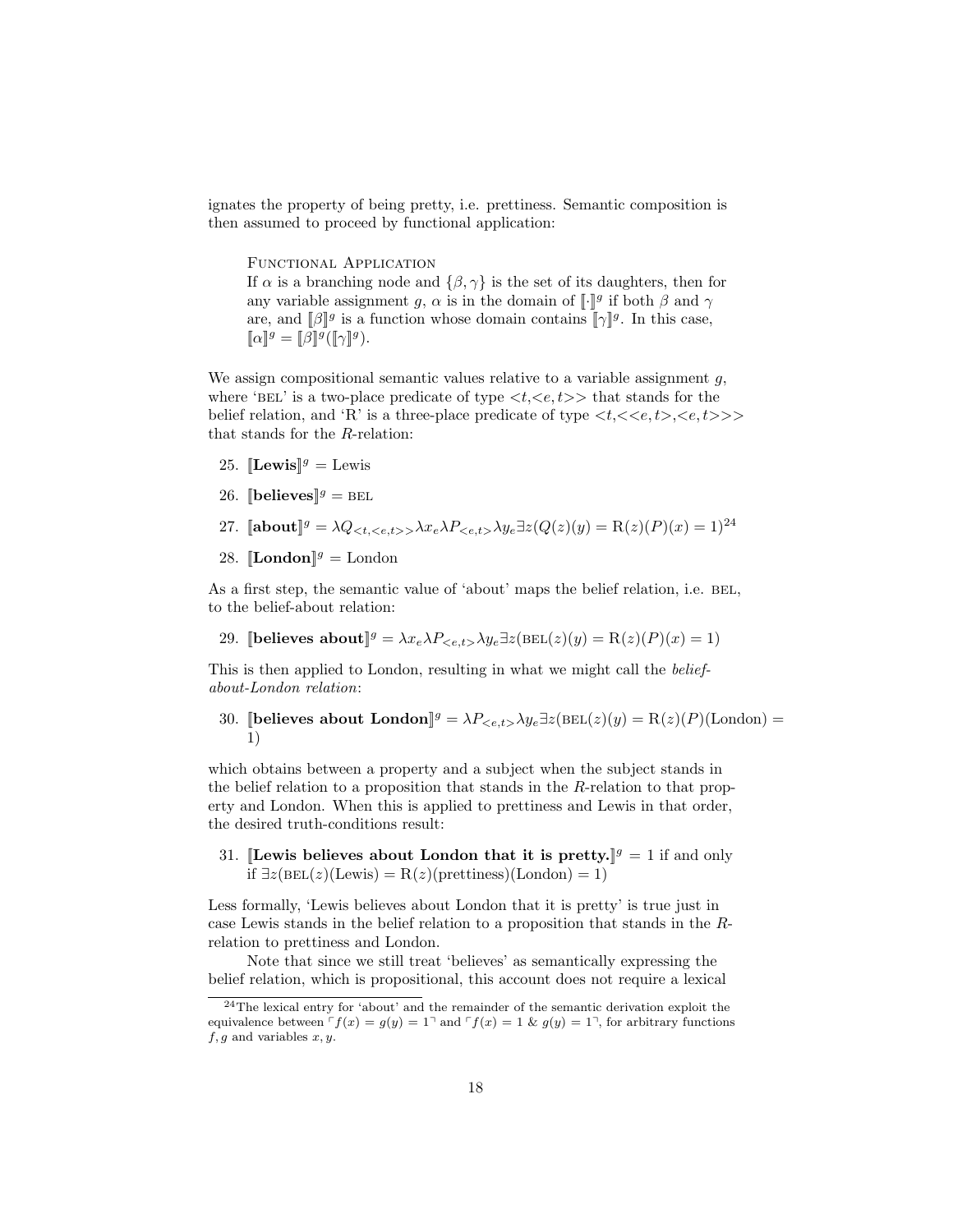ambiguity in the attitude verb.<sup>25</sup> While I've remained agnostic as to whether belief-about reports are a species of de re belief report, it is nevertheless interesting that these semantics provide a theory-neutral way, if desired, to secure some form of de re truth-conditions without resorting to lexical ambiguity, so long as the *R*-relation is appropriately defined. Ultimately, I suggest that in order to explain the validity of the puzzling arguments while preserving a univocal, proposition semantics for 'believes', we adopt a more complicated semantics for the 'that'-clauses of belief-about reports and a compositional semantic derivation for their truth-conditions driven by a rather complicated lexical entry for 'about'. The alternatives are either unsatisfactory or forthcoming, viz. to either flat-footedly deny the validity of the puzzling arguments or else to wait for an alternative solution.

### 7 Concluding remarks

My goal in this section is to bring out some of the wider-reaching consequences of the preceding investigation before recapitulating a few key points. First, while the semantic account I provide for belief reports is conservative in important ways with respect to the standard view, the appeal to open propositions also endangers the popular view of propositions as a theoretically unifying category of objects. According to some advocates of the standard view, such as King et al. (2014), propositions earn their keep in our theories by uniformly playing a variety of theoretical roles, e.g. by being the semantic values of sentences, the contents of assertions, and the designations of 'that' clauses. This understanding of propositions has been challenged by Dummett (1973, 1993), Lewis (1980), Stanley (1997a,b), Ninan (2010, 2012), and Rabern (2012a,b), all of whom provide reasons for thinking that propositions can't simultaneously play two or more of these roles.<sup>26</sup> In a similar vein, the puzzling arguments may be taken to show that propositions can't uniformly play the role of being designated by the 'that'-clauses of belief reports across contexts. While none of these considerations are by themselves knock-down arguments against the existence of propositions, we should nevertheless keep track of their collective weight.

Given all this, it is perhaps unsurprising that we can find historical precedents for rejecting the existence of propositions while offering a view of belief that parallels our account of belief-about. For their own reasons, Russell (1910) and Quine (1956) were skeptical of propositions and accordingly took belief to hold between between subjects, objects, and (respectively) properties

<sup>25</sup>Others, such as Cresswell and von Stechow (1982), Maier (2009), and Charlow and Sharvit (2014), posit a lexical ambiguity in 'believes' in order to account for certain de re readings of belief reports. Whether these readings require a lexical ambiguity is a complicated question that falls outside the scope of the present work. But if belief-about reports are a species of de re belief report, then they constitute novel linguistic data that these theorists must accommodate. Doing so might prove especially problematic for in situ approaches to the de re, since the res of a belief-about report appears outside of the 'that' clause.

 $^{26}\rm{See}$  a strong response to at least some of these earlier worries in King (2003).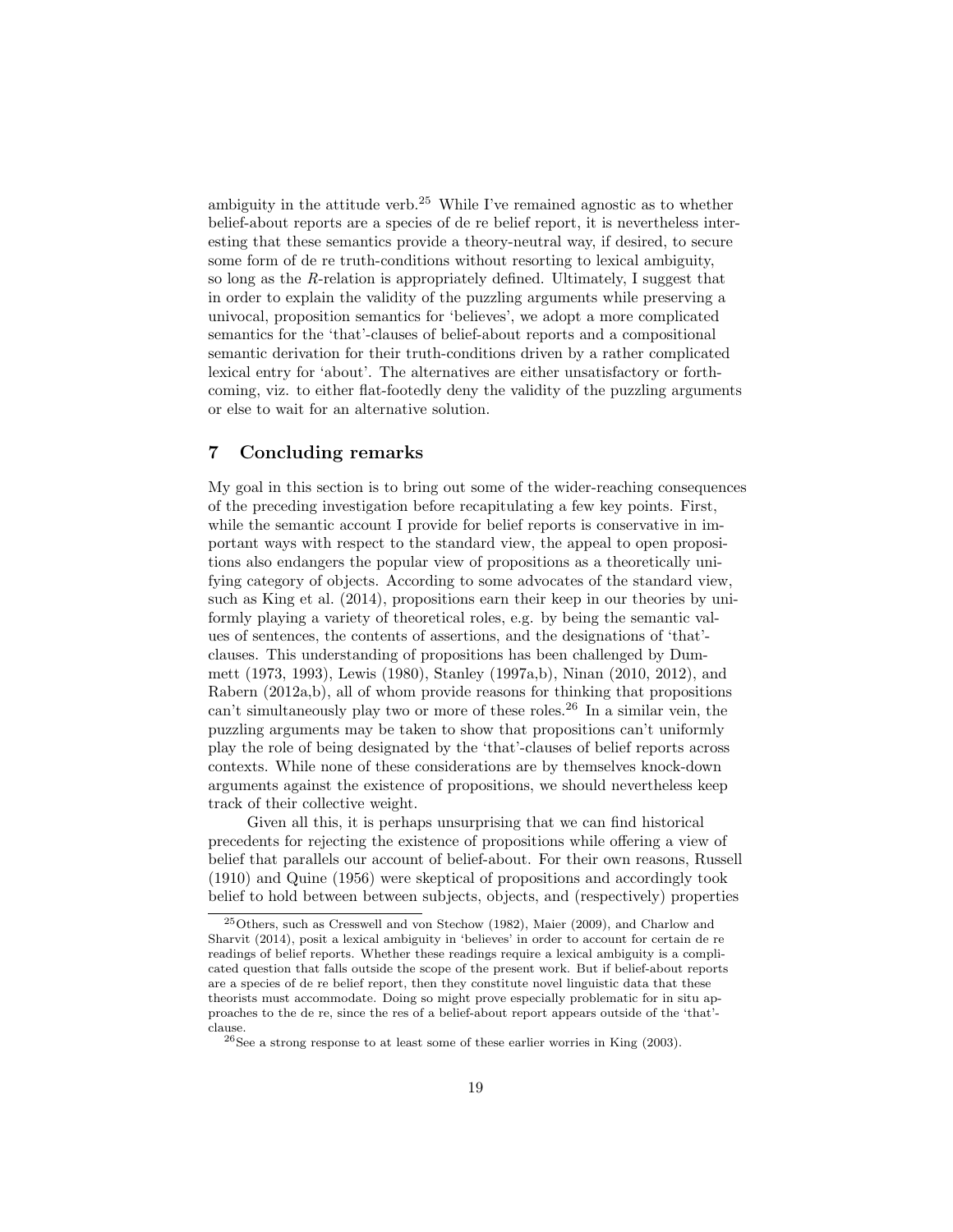and open sentences. Their shared error was to do away with propositions and force 'believes' to function as a ternary predicate at logical form. But their shared insight was that a ternary doxastic relation would prove theoretically useful in understanding the nature of belief and the semantics of certain belief reports. In many ways, the account of belief-about I provide is a descendent of these historical, relational analyses of belief, although it is refined for a philosophical landscape friendly to propositions.<sup>27</sup>

Finally, it is noteworthy that ordinary language contains devices that express this kind of ternary doxastic relation. Let's say that a *doxastic similarity* is a similarity between subjects that obtains partly in virtue of the belief-involving states and activities of the subjects. Then belief-about reports allow us to report a kind of doxastic similarity that is not the result of shared objects of belief. These similarities do not concern the accidental manner in which subjects believe what they believe, like when Lewis and Peter believe different propositions on the same day or on the basis of the same evidence. Nor are they doxastic similarities between subjects who believe distinct propositions with similar modal profiles. Instead, belief-about reports uniquely enable us to report non-accidental, finely-grained doxastic similarities between subjects, and it is surprising, especially from the perspective of the standard view, that ordinary language contains devices dedicated to this purpose.

Ultimately, in this work, I have mapped out a portion of logical space concerning the proper analysis of belief-about reports, the belief-about relation, and some valid inferences involving them that have not yet been sufficiently appreciated. The bottom line is that the puzzling arguments and their kin put those of us who take judgments concerning validity seriously in an awkward position. We must either deny the validity of these arguments, even though they seem valid and we have principled reasons for treating them as such, or else we must adopt something like the account I have provided, even though we might be dissatisfied with it in certain respects. For this reason, I ultimately conclude in the spirit of Kripke that 'the primary moral...is that the puzzle *is* a puzzle' (Kripke 1979, p. 156, emphasis in original). What's certain of belief-about reports is what's certain of belief reports more generally, namely, that they'll continue to provide fertile ground for continued investigation.<sup>28</sup>

 $27$ See Lebens (2017) for a contemporary defense of the relational analysis of belief.  $^{28}$ Thanks to Josh Dever, Hans Kamp, Ray Buchanan, Mark Sainsbury, Jeff Speaks, Michelle Montague, David Beaver, Peter Hanks, Jon Litland, John Beavers, Michael Tye, Geoffrey Hall, Brendan Learnihan-Sylvester, and Ryan Simonelli for invaluable comments and discussion. Thanks also to participants of the 2018 Kamp Seminar in Language and Logic and the Graduate Student Colloquium Series at The University of Texas at Austin. Finally, many thanks to the editors of *Mind* and two anonymous referees for their insightful comments on earlier versions of this material.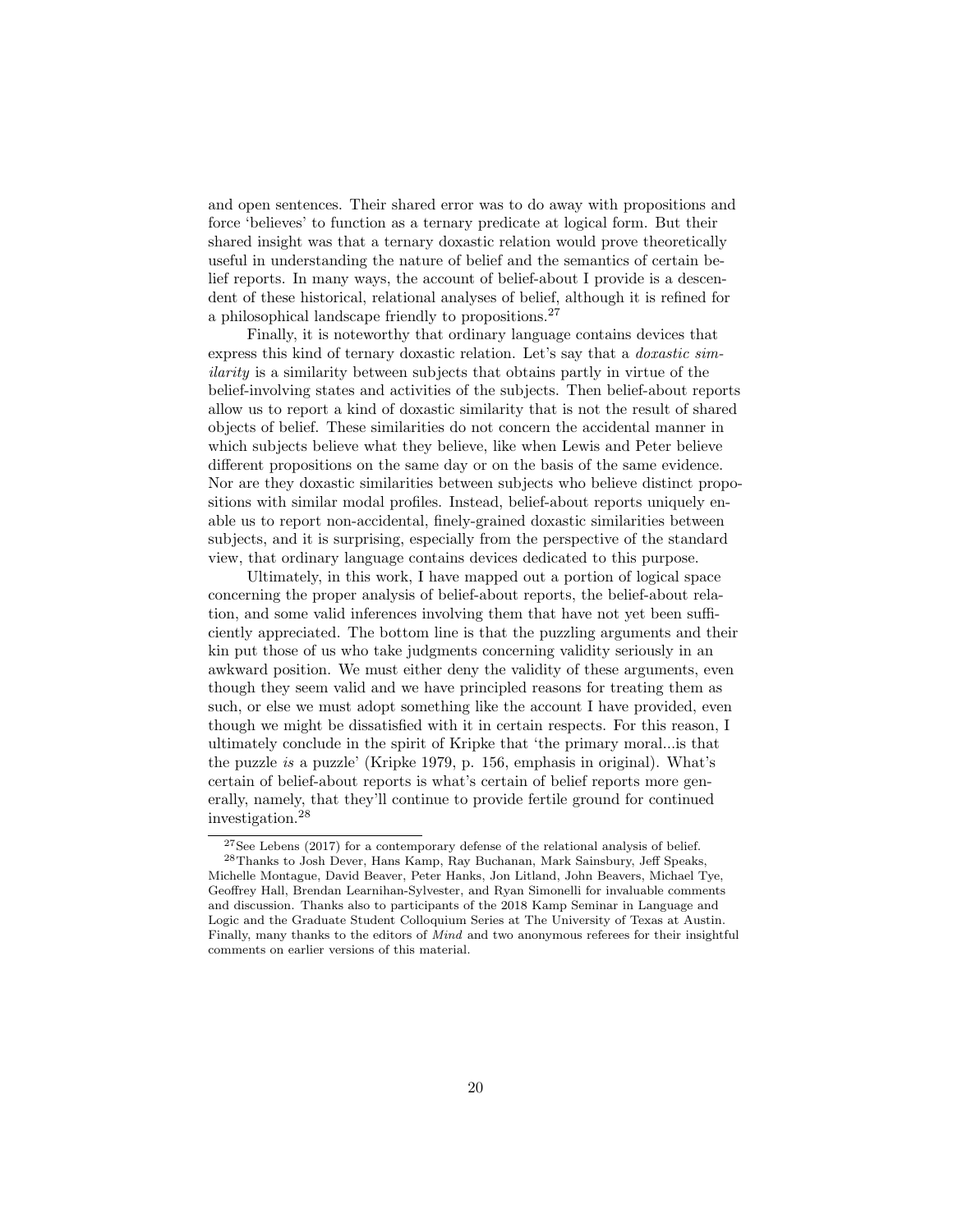#### References

Alama, Jesse and Korbmacher, Johannes. 2018. 'Lambda Calculus'. *Stanford Encyclopedia of Philosophy*, *<*https://plato.stanford.edu/entries/lambda-calculus/*>*.

Anand, Pranav. 2006. *De De Se*. PhD. Thesis: MIT.

- Bach, Kent. 1994. 'Conversational Impliciture'. *Ming & Language*, 9(2):124– 162.
- Bach, Kent. 2006. 'The Excluded Middle: Semantic Minimalism without Minimal Propositions'. *Philosophy and Phenomenological Research*, 73(2): 435–442.
- Bealer, George. 1982. *Quality and Concept*. Oxford: Clarendon Press.
- Braun, David. 1998. 'Understanding Belief Reports'. *The Philosophical Review*, 105:555-595.
- Brogaard, Berit. 2009. 'What Mary Did Yesterday: Reflections on Knowledgewh'. *Philosophy and Phenomenological Research*, 78(2):439–467.
- Buchanan, Ray. 2012. 'Is Belief a Propositional Attitude?'. *Philosopher's Imprint*, 12(1):1–20.
- Burge, Tyler. 1980. 'The Content of Propositional Attitudes'. *Noûs*, 14:53–60.
- Charlow, Simon and Sharvit, Yael. 2014. 'Bound "De Re" Pronouns and the LFs of Attitude Reports'. *Semantics and Pragmatics*, 7:1–42.
- Cresswell, Maxwell. 1973. *Logics and Languages*. Methuen: London.
- Cresswell, Maxwell and von Stechow, Arnim. 1982. ' "De Re" Belief Generalized'. *Linguistics and Philosophy*, 5(4):503–535.
- Dummett, Michael. 1973. *Frege: Philosophy of Language*. Cambridge, MA: Harvard University Press, 2nd edition.
- Dummett, Michael. 1993. *The Logical Basis of Metaphysics*. Cambridge, MA: Harvard University Press.
- Fine, Kit. 2012. 'Guide to Ground'. In Correia, F. and Schneider, B., editors, *Metaphysical Grounding: Understanding the Structure of Reality*, pages 37– 80. Cambridge: Cambridge University Press.
- Fodor, Jerry. 1981. 'Propositional Attitudes'. In *Representations: Philosophical Essays on the Foundations of Cognitive Science*. MIT Press, Cambridge, MA.
- Frege, Gottlob. 1892. 'On Sense and Reference'. In Beaney, Michael, editor, *The Frege Reader (1997)*, pages 151–171. Wiley-Blackwell.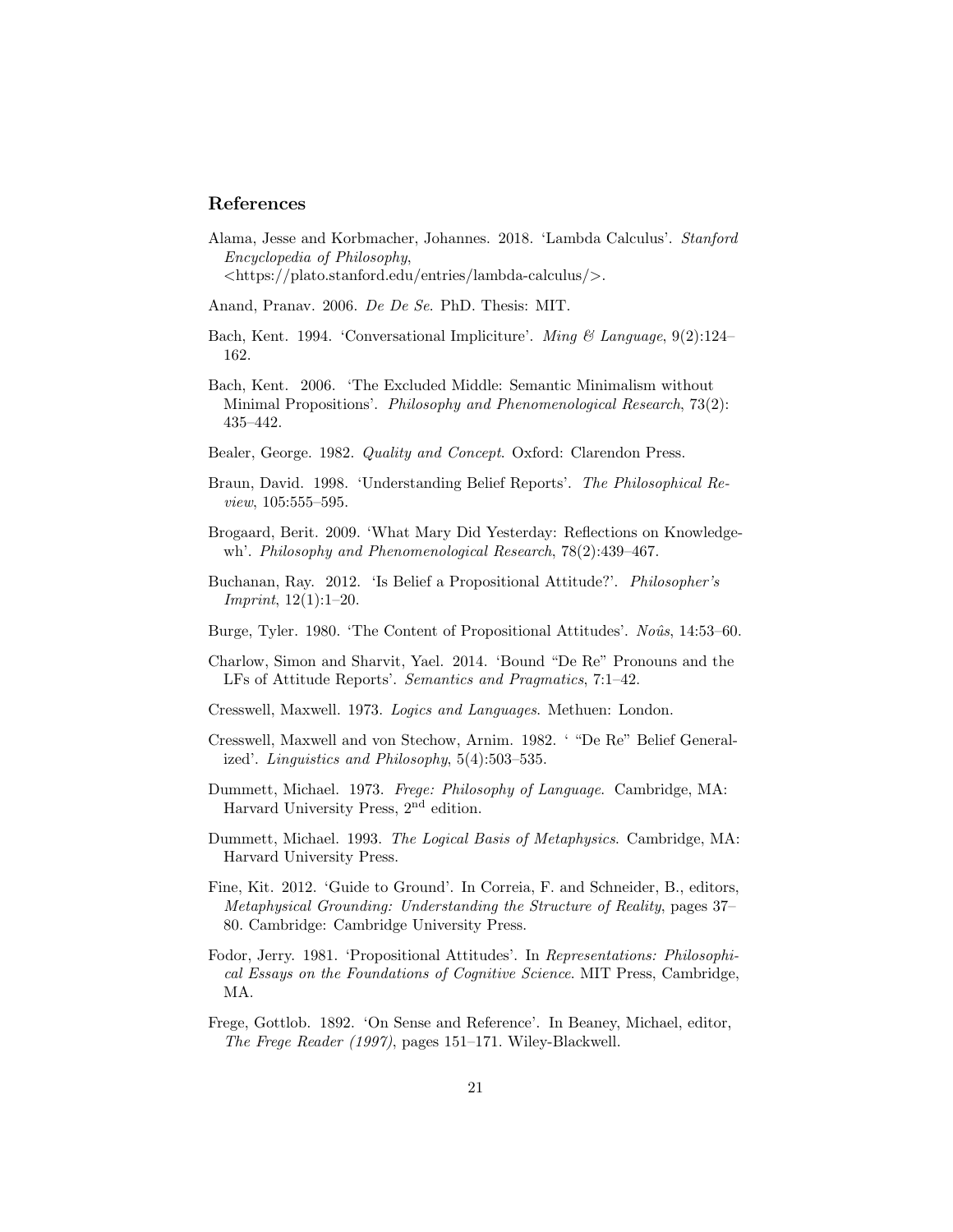- Hanks, Peter. 2011. 'Structured Propositions as Types'. *Mind*, 120(477): 11–52.
- Hawthorne, John and Manley, David. 2012. *The Reference Book*. Oxford University Press.
- Heim, Irene. 1994. 'Comments on Abusch's theory of tense'. In Kamp, Hans, editor, *Ellipses, Tense and Questions*, pages 143–170. Amsterdam: University of Amsterdam.
- Heim, Irene and Kratzer, Angelika. 1998. *Semantics in Generative Grammar*. Wiley-Blackwell.
- Higginbotham, James. 1991. 'Belief and Logical Form'. *Mind & Language*, 6 (4):344–369.
- Horwich, Paul. 1990. *Truth*. Oxford University Press.
- Jacobson, Pauline. 1999. 'Towards a Variable-Free Semantics'. *Linguistics and Philosophy*, 22:117–184.
- Jubien, Michael. 1993. *Ontology, Modality and the Fallacy of Reference*. Cambridge: Cambridge University Press.
- Kaplan, David. 1968. 'Quantifying In'. *Synthese*, 19(1-2):178–214.
- Kaplan, David. 1986. 'Opacity'. In Lewis Edwin Hahn, Paul Arthur Schlipp, editor, *The Philosophy of W. V. Quine*, pages 229–289. Open Court.
- King, Jeff. 2003. 'Tense, Modality, and Semantic Values'. *Philosophical Perspectives*, 17:195–245.
- King, Jeffrey; Soames, Scott, and Speaks, Jeff. 2014. New Thinking About *Propositions*. Oxford University Press.
- King, Jeffrey C. 2002. 'Designating Propositions'. *The Philosophical Review*, 111(3):341–371.
- King, Jeffrey C. 2014. 'Naturalized Propositions'. In *New Thinking About Propositions*, chapter 4, pages 47–70. Oxford University Press.
- Kripke, Saul. 1979. 'A Puzzle about Belief'. In *Philosophical Troubles: Collected Papers (2011)*, volume 1, pages 125–161. Oxford University Press.
- Lebens, Samuel. 2017. *Bertrand Russell and the Nature of Propositions: A History and Defense of the Multiple Relation Theory of Judgment*. Routledge.
- Lewis, David. 1980. 'Index, Context and Content'. In *Papers in Philosophical Logic (1998)*. Cambridge University Press.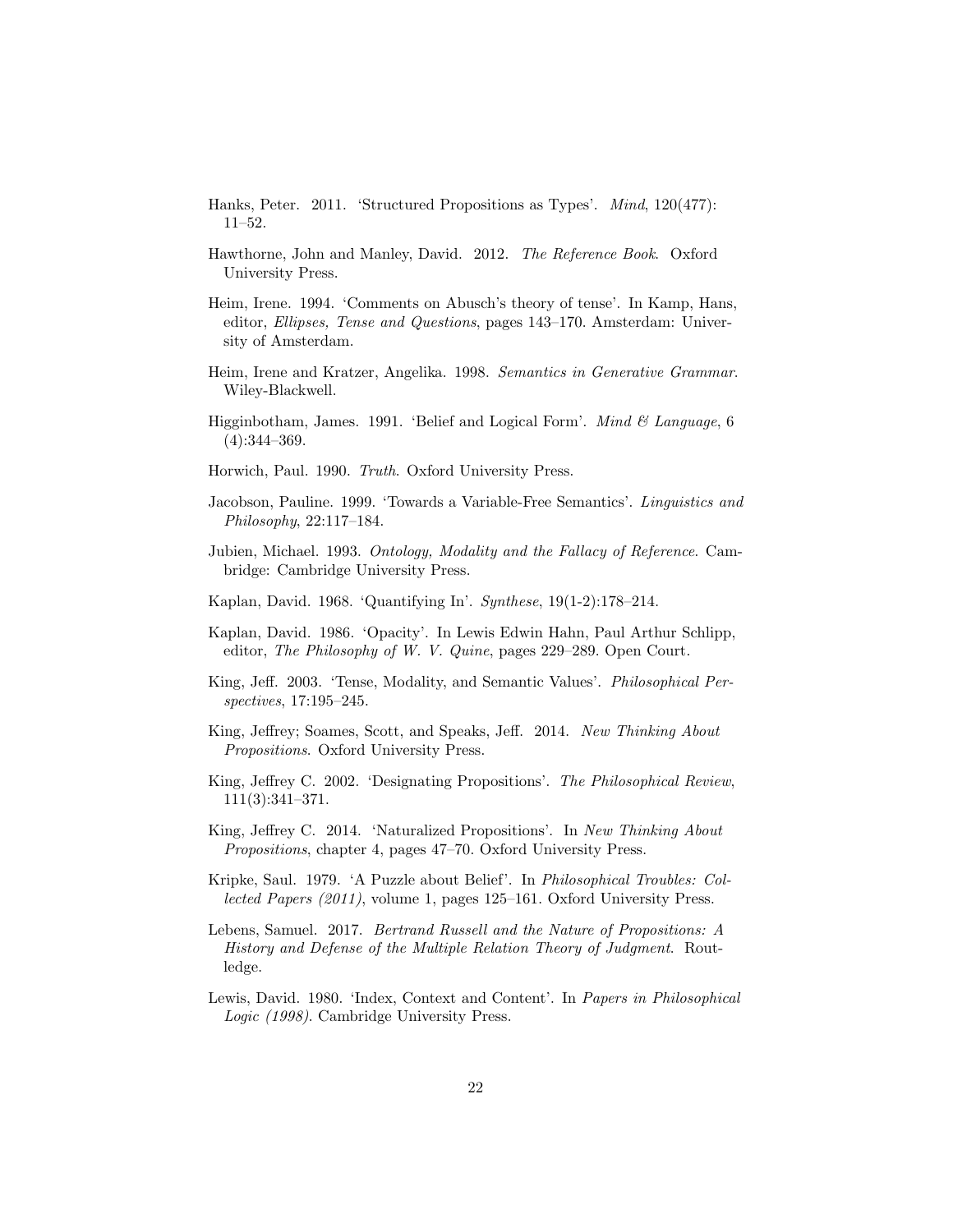- Maier, Emar. 2009. 'Presupposing Acquaintance: a unified semantics for de dicto, de re, and de se belief reports'. *Linguistics and Philosophy*, 32(5): 429–474.
- McGrath, Matthew. 2012. 'Propositions'. *The Stanford Encyclopedia of Philosophy*, *<*https://plato.stanford.edu/entries/propositions/*>*.
- McKinsey, Michael. 1999. 'The Semantics of Belief Ascriptions'. *Noûs*, 33(4): 519–557.
- Menzel, Chris. 1993. 'The Proper Treatment of Predication in Fine-Grained Intensional Logic'. *Philosophical Perspectives*, 7:61–87.
- Moltmann, Friederike. 2003. 'Propositional Attitudes without Propositions'. *Synthese*, 135:77–118.
- Ninan, Dilip. 2010. 'Semantics and the Objects of Assertion'. *Linguistics and Philosophy*, 33(5):355–380.
- Ninan, Dilip. 2012. 'Propositions, Semantic Values, and Rigidity'. *Philosophical Studies*, 158(3):401–413.
- Quine, W. V. 1956. 'Quantifiers and Propositional Attitudes'. *The Journal of Philosophy*, 53(5):177–187.
- Rabern, Brian. 2012a. 'Against the Identification of Assertoric Content with Compositional Value'. *Synthese*, 189(1):75–96.
- Rabern, Brian. 2012b. *Monsters and Communication: The Semantics of Contextual Shifting and Sensitivity*. PhD. Thesis: Australia National University, Canberra.
- Rabern, Brian. 2013. 'Monsters in Kaplan's Logic of Demonstratives'. *Philosophical Studies*, 164:393–404.
- Richard, Mark. 2013. *Context and the Attitudes: Meaning in Context*, volume 1. Oxford University Press.
- Russell, Bertrand. 1903. *The Principles of Mathematics*. New York: Norton and Norton.
- Russell, Bertrand. 1910. 'On the Nature of Truth and Falsehood'. In *Philosophical Essays (1990)*, pages 140–153. Routledge.
- Salmon, Nathan. 1986. *Frege's Puzzle*. MIT Press.
- Salmon, Nathan. 1998. 'Is de re Belief Reducible to de dicto?'. In *Content, Cognition, and Communication: Philosophical Papers II (2007)*, pages 270– 287. Oxford University Press.
- Schiffer, Stephen. 1992. 'Belief Ascription'. *The Journal of Philosophy*, 89: 490–521.